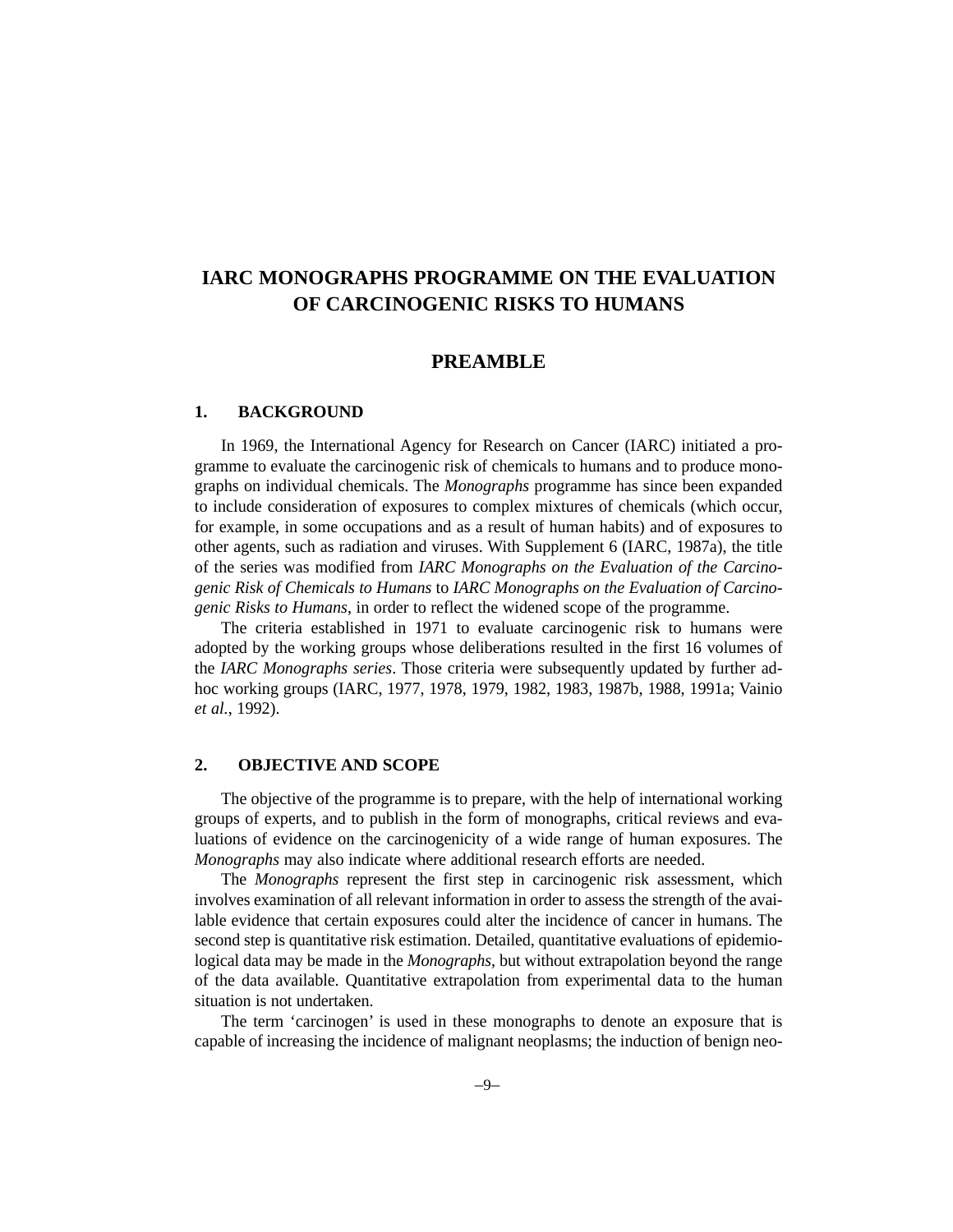plasms may in some circumstances (see p. 19) contribute to the judgement that the exposure is carcinogenic. The terms 'neoplasm' and 'tumour' are used interchangeably.

Some epidemiological and experimental studies indicate that different agents may act at different stages in the carcinogenic process, and several mechanisms may be involved. The aim of the *Monographs* has been, from their inception, to evaluate evidence of carcinogenicity at any stage in the carcinogenesis process, independently of the underlying mechanisms. Information on mechanisms may, however, be used in making the overall evaluation (IARC, 1991a; Vainio *et al.*, 1992; see also pp. 25–27).

The *Monographs* may assist national and international authorities in making risk assessments and in formulating decisions concerning any necessary preventive measures. The evaluations of IARC working groups are scientific, qualitative judgements about the evidence for or against carcinogenicity provided by the available data. These evaluations represent only one part of the body of information on which regulatory measures may be based. Other components of regulatory decisions vary from one situation to another and from country to country, responding to different socioeconomic and national priorities. **Therefore, no recommendation is given with regard to regulation or legislation, which are the responsibility of individual governments and/or other international organizations.**

The *IARC Monographs* are recognized as an authoritative source of information on the carcinogenicity of a wide range of human exposures. A survey of users in 1988 indicated that the *Monographs* are consulted by various agencies in 57 countries. About 2500 copies of each volume are printed, for distribution to governments, regulatory bodies and interested scientists. The Monographs are also available from IARC*Press* in Lyon and via the Marketing and Dissemination (MDI) of the World Health Organization in Geneva.

### **3. SELECTION OF TOPICS FOR MONOGRAPHS**

Topics are selected on the basis of two main criteria: (a) there is evidence of human exposure, and (b) there is some evidence or suspicion of carcinogenicity. The term 'agent' is used to include individual chemical compounds, groups of related chemical compounds, physical agents (such as radiation) and biological factors (such as viruses). Exposures to mixtures of agents may occur in occupational exposures and as a result of personal and cultural habits (like smoking and dietary practices). Chemical analogues and compounds with biological or physical characteristics similar to those of suspected carcinogens may also be considered, even in the absence of data on a possible carcinogenic effect in humans or experimental animals.

The scientific literature is surveyed for published data relevant to an assessment of carcinogenicity. The IARC information bulletins on agents being tested for carcinogenicity (IARC, 1973–1996) and directories of on-going research in cancer epidemiology (IARC, 1976–1996) often indicate exposures that may be scheduled for future meetings. Ad-hoc working groups convened by IARC in 1984, 1989, 1991, 1993 and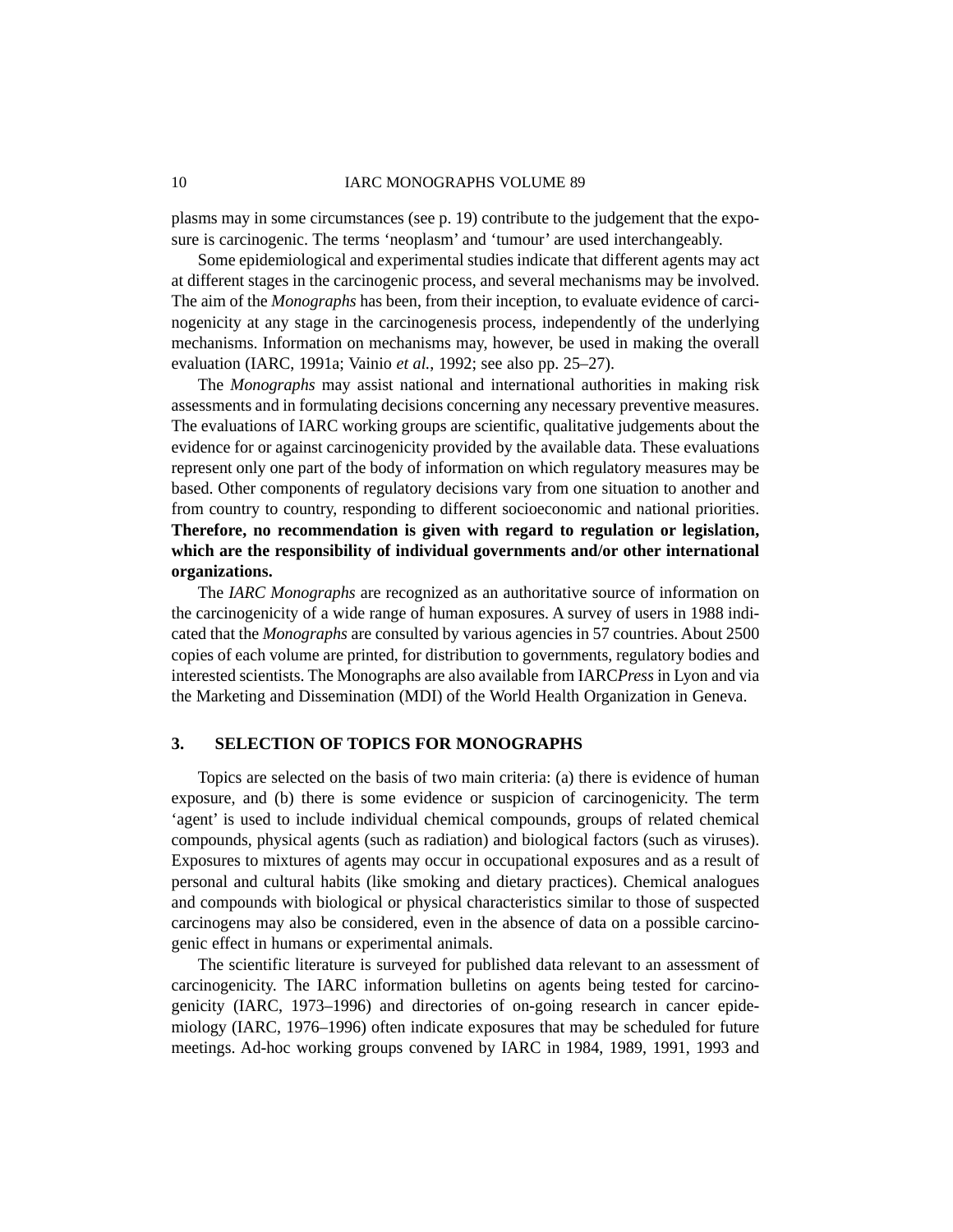1998 gave recommendations as to which agents should be evaluated in the IARC Monographs series (IARC, 1984, 1989, 1991b, 1993, 1998a,b).

As significant new data on subjects on which monographs have already been prepared become available, re-evaluations are made at subsequent meetings, and revised monographs are published.

### **4. DATA FOR MONOGRAPHS**

The *Monographs* do not necessarily cite all the literature concerning the subject of an evaluation. Only those data considered by the Working Group to be relevant to making the evaluation are included.

With regard to biological and epidemiological data, only reports that have been published or accepted for publication in the openly available scientific literature are reviewed by the working groups. In certain instances, government agency reports that have undergone peer review and are widely available are considered. Exceptions may be made on an ad-hoc basis to include unpublished reports that are in their final form and publicly available, if their inclusion is considered pertinent to making a final evaluation (see pp. 25–27). In the sections on chemical and physical properties, on analysis, on production and use and on occurrence, unpublished sources of information may be used.

# **5. THE WORKING GROUP**

Reviews and evaluations are formulated by a working group of experts. The tasks of the group are: (i) to ascertain that all appropriate data have been collected; (ii) to select the data relevant for the evaluation on the basis of scientific merit; (iii) to prepare accurate summaries of the data to enable the reader to follow the reasoning of the Working Group; (iv) to evaluate the results of epidemiological and experimental studies on cancer; (v) to evaluate data relevant to the understanding of mechanism of action; and (vi) to make an overall evaluation of the carcinogenicity of the exposure to humans.

Working Group participants who contributed to the considerations and evaluations within a particular volume are listed, with their addresses, at the beginning of each publication. Each participant who is a member of a working group serves as an individual scientist and not as a representative of any organization, government or industry. In addition, nominees of national and international agencies and industrial associations may be invited as observers.

# **6. WORKING PROCEDURES**

Approximately one year in advance of a meeting of a working group, the topics of the monographs are announced and participants are selected by IARC staff in consultation with other experts. Subsequently, relevant biological and epidemiological data are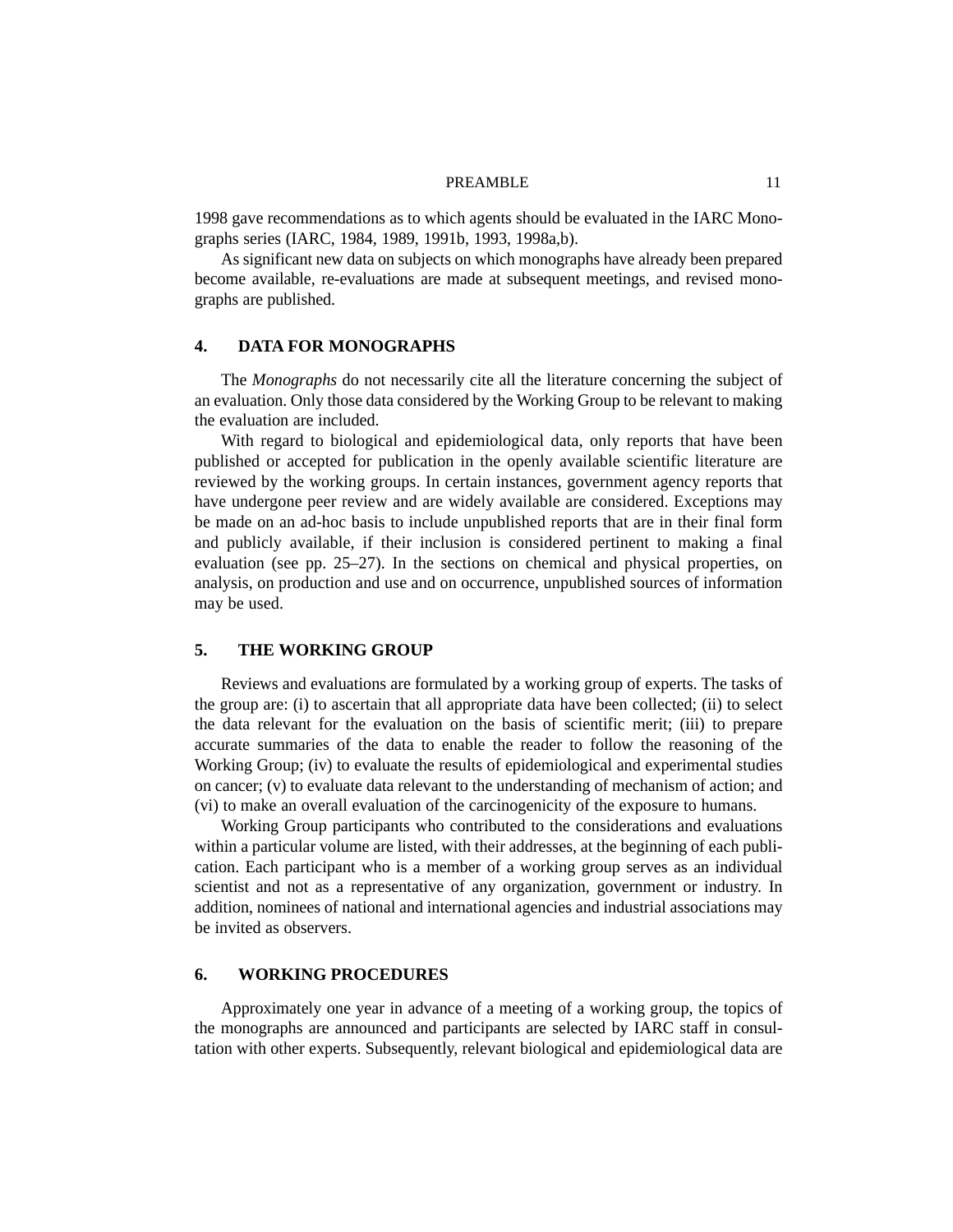collected by the Carcinogen Identification and Evaluation Unit of IARC from recognized sources of information on carcinogenesis, including data storage and retrieval systems such as MEDLINE and TOXLINE.

For chemicals and some complex mixtures, the major collection of data and the preparation of first drafts of the sections on chemical and physical properties, on analysis, on production and use and on occurrence are carried out under a separate contract funded by the United States National Cancer Institute. Representatives from industrial associations may assist in the preparation of sections on production and use. Information on production and trade is obtained from governmental and trade publications and, in some cases, by direct contact with industries. Separate production data on some agents may not be available because their publication could disclose confidential information. Information on uses may be obtained from published sources but is often complemented by direct contact with manufacturers. Efforts are made to supplement this information with data from other national and international sources.

Six months before the meeting, the material obtained is sent to meeting participants, or is used by IARC staff, to prepare sections for the first drafts of monographs. The first drafts are compiled by IARC staff and sent before the meeting to all participants of the Working Group for review.

The Working Group meets in Lyon for seven to eight days to discuss and finalize the texts of the monographs and to formulate the evaluations. After the meeting, the master copy of each monograph is verified by consulting the original literature, edited and prepared for publication. The aim is to publish monographs within six months of the Working Group meeting.

The available studies are summarized by the Working Group, with particular regard to the qualitative aspects discussed below. In general, numerical findings are indicated as they appear in the original report; units are converted when necessary for easier comparison. The Working Group may conduct additional analyses of the published data and use them in their assessment of the evidence; the results of such supplementary analyses are given in square brackets. When an important aspect of a study, directly impinging on its interpretation, should be brought to the attention of the reader, a comment is given in square brackets.

# **7. EXPOSURE DATA**

Sections that indicate the extent of past and present human exposure, the sources of exposure, the people most likely to be exposed and the factors that contribute to the exposure are included at the beginning of each monograph.

Most monographs on individual chemicals, groups of chemicals or complex mixtures include sections on chemical and physical data, on analysis, on production and use and on occurrence. In monographs on, for example, physical agents, occupational exposures and cultural habits, other sections may be included, such as: historical perspectives, description of an industry or habit, chemistry of the complex mixture or taxonomy. Mono-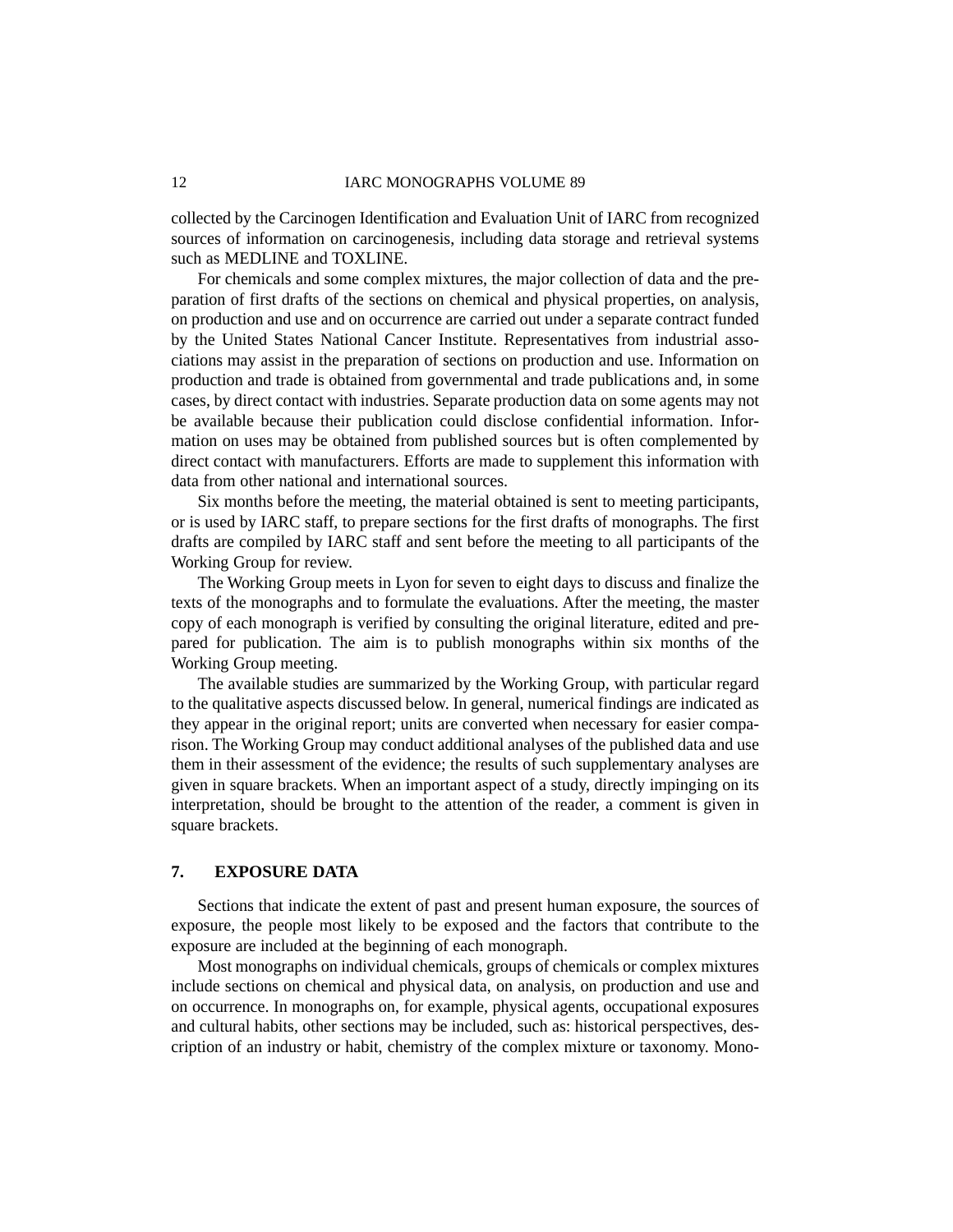graphs on biological agents have sections on structure and biology, methods of detection, epidemiology of infection and clinical disease other than cancer.

For chemical exposures, the Chemical Abstracts Services Registry Number, the latest Chemical Abstracts primary name and the IUPAC systematic name are recorded; other synonyms are given, but the list is not necessarily comprehensive. For biological agents, taxonomy and structure are described, and the degree of variability is given, when applicable.

Information on chemical and physical properties and, in particular, data relevant to identification, occurrence and biological activity are included. For biological agents, mode of replication, life cycle, target cells, persistence and latency and host response are given. A description of technical products of chemicals includes trade names, relevant specifications and available information on composition and impurities. Some of the trade names given may be those of mixtures in which the agent being evaluated is only one of the ingredients.

The purpose of the section on analysis or detection is to give the reader an overview of current methods, with emphasis on those widely used for regulatory purposes. Methods for monitoring human exposure are also given, when available. No critical evaluation or recommendation of any of the methods is meant or implied. The IARC published a series of volumes, *Environmental Carcinogens: Methods of Analysis and Exposure Measurement* (IARC, 1978–93), that describe validated methods for analysing a wide variety of chemicals and mixtures. For biological agents, methods of detection and exposure assessment are described, including their sensitivity, specificity and reproducibility.

The dates of first synthesis and of first commercial production of a chemical or mixture are provided; for agents which do not occur naturally, this information may allow a reasonable estimate to be made of the date before which no human exposure to the agent could have occurred. The dates of first reported occurrence of an exposure are also provided. In addition, methods of synthesis used in past and present commercial production and different methods of production which may give rise to different impurities are described.

Data on production, international trade and uses are obtained for representative regions, which usually include Europe, Japan and the United States of America. It should not, however, be inferred that those areas or nations are necessarily the sole or major sources or users of the agent. Some identified uses may not be current or major applications, and the coverage is not necessarily comprehensive. In the case of drugs, mention of their therapeutic uses does not necessarily represent current practice, nor does it imply judgement as to their therapeutic efficacy.

Information on the occurrence of an agent or mixture in the environment is obtained from data derived from the monitoring and surveillance of levels in occupational environments, air, water, soil, foods and animal and human tissues. When available, data on the generation, persistence and bioaccumulation of the agent are also included. In the case of mixtures, industries, occupations or processes, information is given about all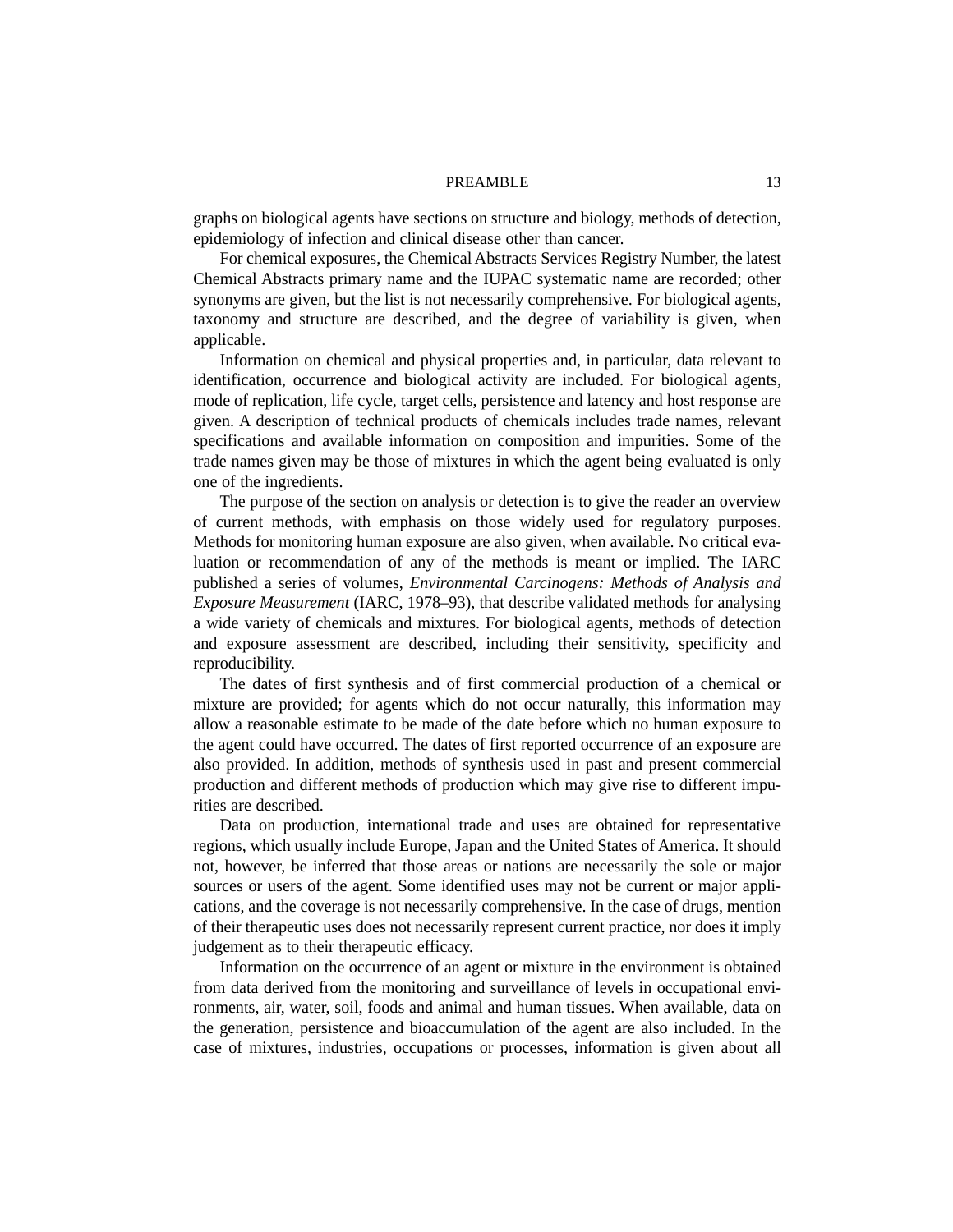agents present. For processes, industries and occupations, a historical description is also given, noting variations in chemical composition, physical properties and levels of occupational exposure with time and place. For biological agents, the epidemiology of infection is described.

Statements concerning regulations and guidelines (e.g., pesticide registrations, maximal levels permitted in foods, occupational exposure limits) are included for some countries as indications of potential exposures, but they may not reflect the most recent situation, since such limits are continuously reviewed and modified. The absence of information on regulatory status for a country should not be taken to imply that that country does not have regulations with regard to the exposure. For biological agents, legislation and control, including vaccines and therapy, are described.

# **8. STUDIES OF CANCER IN HUMANS**

#### (*a*) *Types of studies considered*

Three types of epidemiological studies of cancer contribute to the assessment of carcinogenicity in humans — cohort studies, case–control studies and correlation (or ecological) studies. Rarely, results from randomized trials may be available. Case series and case reports of cancer in humans may also be reviewed.

Cohort and case–control studies relate the exposures under study to the occurrence of cancer in individuals and provide an estimate of relative risk (ratio of incidence or mortality in those exposed to incidence or mortality in those not exposed) as the main measure of association.

In correlation studies, the units of investigation are usually whole populations (e.g. in particular geographical areas or at particular times), and cancer frequency is related to a summary measure of the exposure of the population to the agent, mixture or exposure circumstance under study. Because individual exposure is not documented, however, a causal relationship is less easy to infer from correlation studies than from cohort and case–control studies. Case reports generally arise from a suspicion, based on clinical experience, that the concurrence of two events — that is, a particular exposure and occurrence of a cancer — has happened rather more frequently than would be expected by chance. Case reports usually lack complete ascertainment of cases in any population, definition or enumeration of the population at risk and estimation of the expected number of cases in the absence of exposure. The uncertainties surrounding interpretation of case reports and correlation studies make them inadequate, except in rare instances, to form the sole basis for inferring a causal relationship. When taken together with case–control and cohort studies, however, relevant case reports or correlation studies may add materially to the judgement that a causal relationship is present.

Epidemiological studies of benign neoplasms, presumed preneoplastic lesions and other end-points thought to be relevant to cancer are also reviewed by working groups. They may, in some instances, strengthen inferences drawn from studies of cancer itself.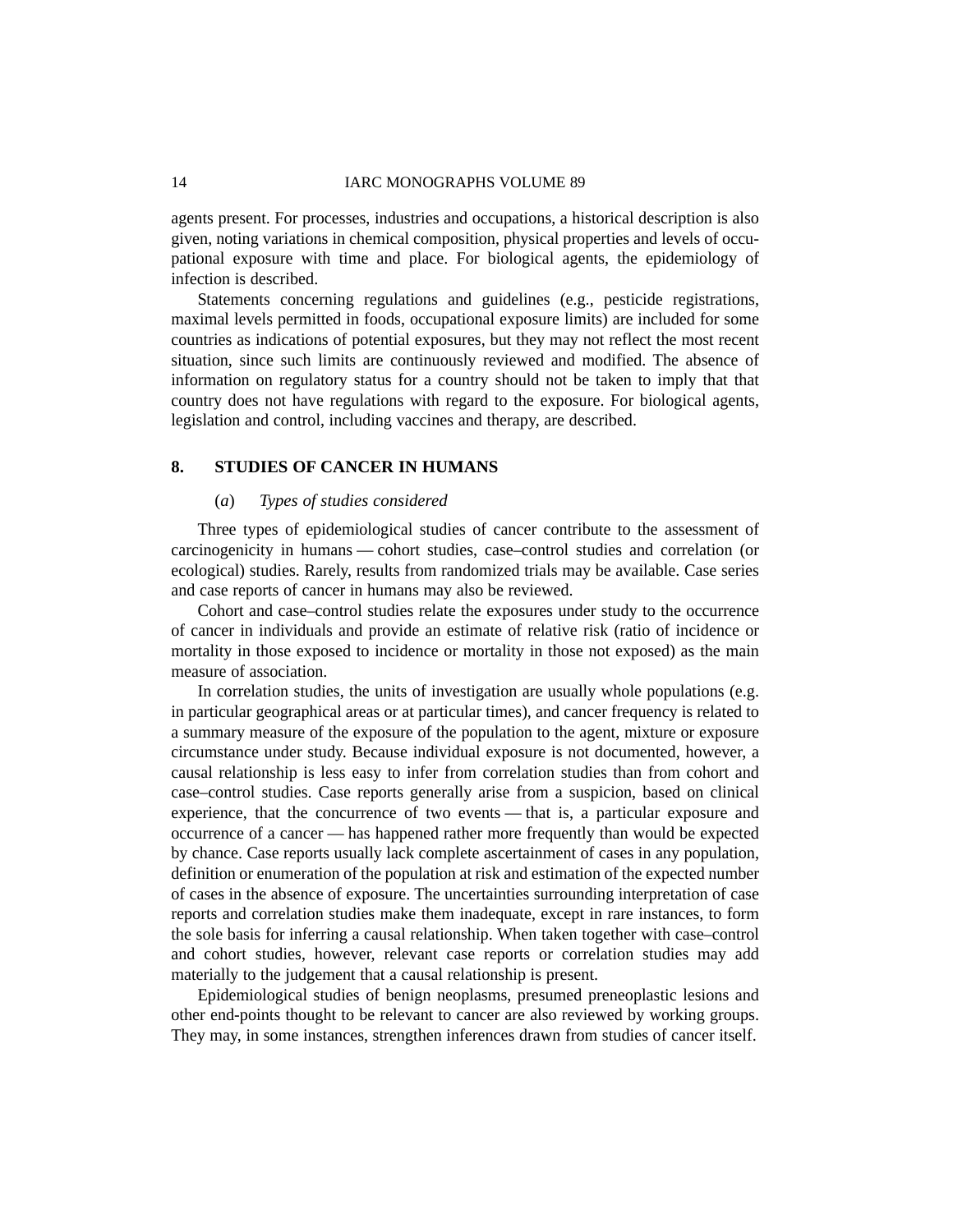### (*b*) *Quality of studies considered*

The Monographs are not intended to summarize all published studies. Those that are judged to be inadequate or irrelevant to the evaluation are generally omitted. They may be mentioned briefly, particularly when the information is considered to be a useful supplement to that in other reports or when they provide the only data available. Their inclusion does not imply acceptance of the adequacy of the study design or of the analysis and interpretation of the results, and limitations are clearly outlined in square brackets at the end of the study description.

It is necessary to take into account the possible roles of bias, confounding and chance in the interpretation of epidemiological studies. By 'bias' is meant the operation of factors in study design or execution that lead erroneously to a stronger or weaker association than in fact exists between disease and an agent, mixture or exposure circumstance. By 'confounding' is meant a situation in which the relationship with disease is made to appear stronger or weaker than it truly is as a result of an association between the apparent causal factor and another factor that is associated with either an increase or decrease in the incidence of the disease. In evaluating the extent to which these factors have been minimized in an individual study, working groups consider a number of aspects of design and analysis as described in the report of the study. Most of these considerations apply equally to case–control, cohort and correlation studies. Lack of clarity of any of these aspects in the reporting of a study can decrease its credibility and the weight given to it in the final evaluation of the exposure.

Firstly, the study population, disease (or diseases) and exposure should have been well defined by the authors. Cases of disease in the study population should have been identified in a way that was independent of the exposure of interest, and exposure should have been assessed in a way that was not related to disease status.

Secondly, the authors should have taken account in the study design and analysis of other variables that can influence the risk of disease and may have been related to the exposure of interest. Potential confounding by such variables should have been dealt with either in the design of the study, such as by matching, or in the analysis, by statistical adjustment. In cohort studies, comparisons with local rates of disease may be more appropriate than those with national rates. Internal comparisons of disease frequency among individuals at different levels of exposure should also have been made in the study.

Thirdly, the authors should have reported the basic data on which the conclusions are founded, even if sophisticated statistical analyses were employed. At the very least, they should have given the numbers of exposed and unexposed cases and controls in a case–control study and the numbers of cases observed and expected in a cohort study. Further tabulations by time since exposure began and other temporal factors are also important. In a cohort study, data on all cancer sites and all causes of death should have been given, to reveal the possibility of reporting bias. In a case–control study, the effects of investigated factors other than the exposure of interest should have been reported.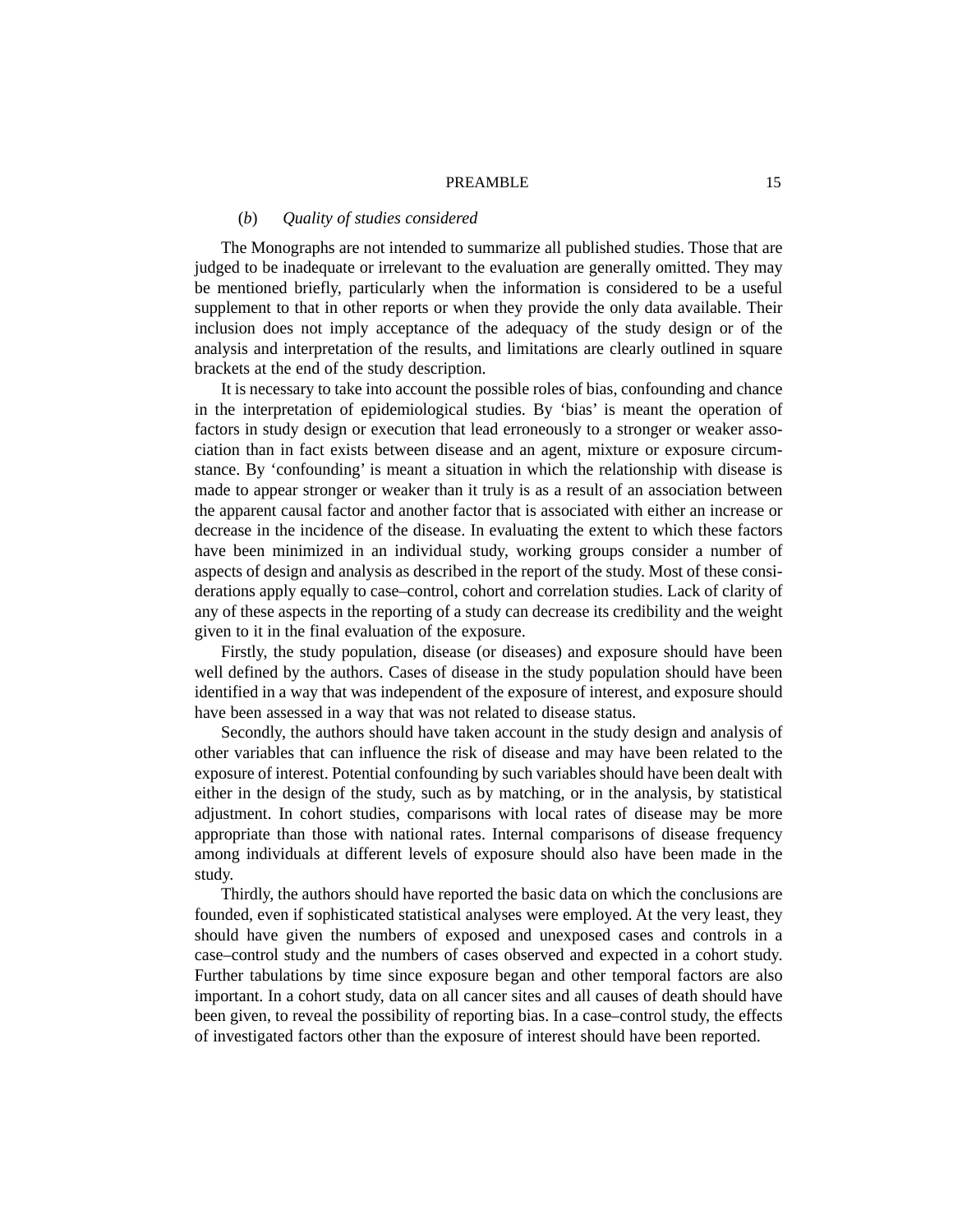Finally, the statistical methods used to obtain estimates of relative risk, absolute rates of cancer, confidence intervals and significance tests, and to adjust for confounding should have been clearly stated by the authors. The methods used should preferably have been the generally accepted techniques that have been refined since the mid-1970s. These methods have been reviewed for case–control studies (Breslow  $&$  Day, 1980) and for cohort studies (Breslow & Day, 1987).

#### (*c*) *Inferences about mechanism of action*

Detailed analyses of both relative and absolute risks in relation to temporal variables, such as age at first exposure, time since first exposure, duration of exposure, cumulative exposure and time since exposure ceased, are reviewed and summarized when available. The analysis of temporal relationships can be useful in formulating models of carcinogenesis. In particular, such analyses may suggest whether a carcinogen acts early or late in the process of carcinogenesis, although at best they allow only indirect inferences about the mechanism of action. Special attention is given to measurements of biological markers of carcinogen exposure or action, such as DNA or protein adducts, as well as markers of early steps in the carcinogenic process, such as proto-oncogene mutation, when these are incorporated into epidemiological studies focused on cancer incidence or mortality. Such measurements may allow inferences to be made about putative mechanisms of action (IARC, 1991a; Vainio *et al.*, 1992).

### (*d* ) *Criteria for causality*

After the individual epidemiological studies of cancer have been summarized and the quality assessed, a judgement is made concerning the strength of evidence that the agent, mixture or exposure circumstance in question is carcinogenic for humans. In making its judgement, the Working Group considers several criteria for causality. A strong association (a large relative risk) is more likely to indicate causality than a weak association, although it is recognized that relative risks of small magnitude do not imply lack of causality and may be important if the disease is common. Associations that are replicated in several studies of the same design or using different epidemiological approaches or under different circumstances of exposure are more likely to represent a causal relationship than isolated observations from single studies. If there are inconsistent results among investigations, possible reasons are sought (such as differences in amount of exposure), and results of studies judged to be of high quality are given more weight than those of studies judged to be methodologically less sound. When suspicion of carcinogenicity arises largely from a single study, these data are not combined with those from later studies in any subsequent reassessment of the strength of the evidence.

If the risk of the disease in question increases with the amount of exposure, this is considered to be a strong indication of causality, although absence of a graded response is not necessarily evidence against a causal relationship. Demonstration of a decline in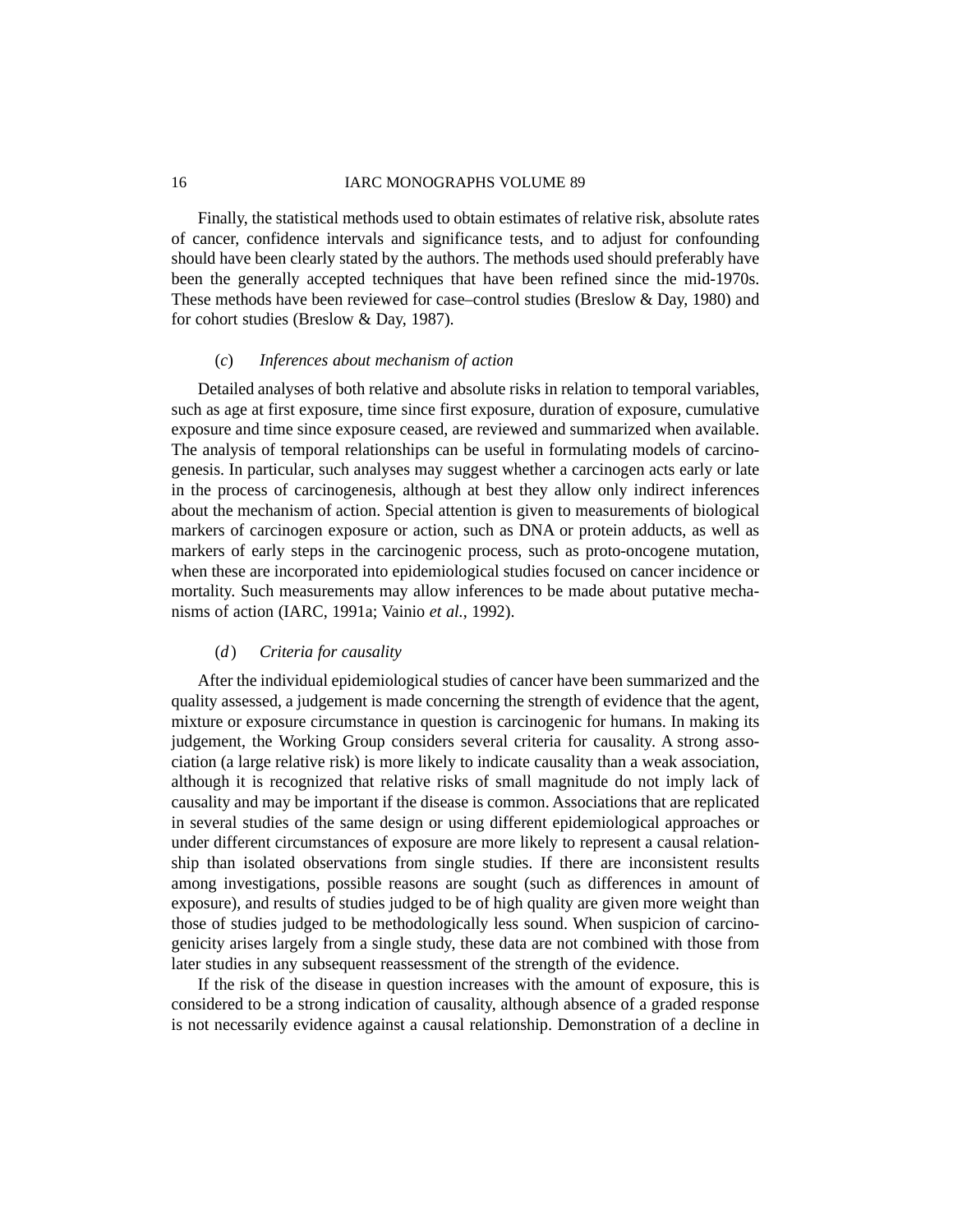risk after cessation of or reduction in exposure in individuals or in whole populations also supports a causal interpretation of the findings.

Although a carcinogen may act upon more than one target, the specificity of an association (an increased occurrence of cancer at one anatomical site or of one morphological type) adds plausibility to a causal relationship, particularly when excess cancer occurrence is limited to one morphological type within the same organ.

Although rarely available, results from randomized trials showing different rates among exposed and unexposed individuals provide particularly strong evidence for causality.

When several epidemiological studies show little or no indication of an association between an exposure and cancer, the judgement may be made that, in the aggregate, they show evidence of lack of carcinogenicity. Such a judgement requires first of all that the studies giving rise to it meet, to a sufficient degree, the standards of design and analysis described above. Specifically, the possibility that bias, confounding or misclassification of exposure or outcome could explain the observed results should be considered and excluded with reasonable certainty. In addition, all studies that are judged to be methodologically sound should be consistent with a relative risk of unity for any observed level of exposure and, when considered together, should provide a pooled estimate of relative risk which is at or near unity and has a narrow confidence interval, due to sufficient population size. Moreover, no individual study nor the pooled results of all the studies should show any consistent tendency for the relative risk of cancer to increase with increasing level of exposure. It is important to note that evidence of lack of carcinogenicity obtained in this way from several epidemiological studies can apply only to the type(s) of cancer studied and to dose levels and intervals between first exposure and observation of disease that are the same as or less than those observed in all the studies. Experience with human cancer indicates that, in some cases, the period from first exposure to the development of clinical cancer is seldom less than 20 years; studies with latent periods substantially shorter than 30 years cannot provide evidence for lack of carcinogenicity.

### **9. STUDIES OF CANCER IN EXPERIMENTAL ANIMALS**

All known human carcinogens that have been studied adequately in experimental animals have produced positive results in one or more animal species (Wilbourn *et al.*, 1986; Tomatis *et al.*, 1989). For several agents (aflatoxins, 4-aminobiphenyl, azathioprine, betel quid with tobacco, bischloromethyl ether and chloromethyl methyl ether (technical grade), chlorambucil, chlornaphazine, ciclosporin, coal-tar pitches, coal-tars, combined oral contraceptives, cyclophosphamide, diethylstilboestrol, melphalan, 8 methoxypsoralen plus ultraviolet A radiation, mustard gas, myleran, 2-naphthylamine, nonsteroidal estrogens, estrogen replacement therapy/steroidal estrogens, solar radiation, thiotepa and vinyl chloride), carcinogenicity in experimental animals was established or highly suspected before epidemiological studies confirmed their carcinogenicity in humans (Vainio *et al.*, 1995). Although this association cannot establish that all agents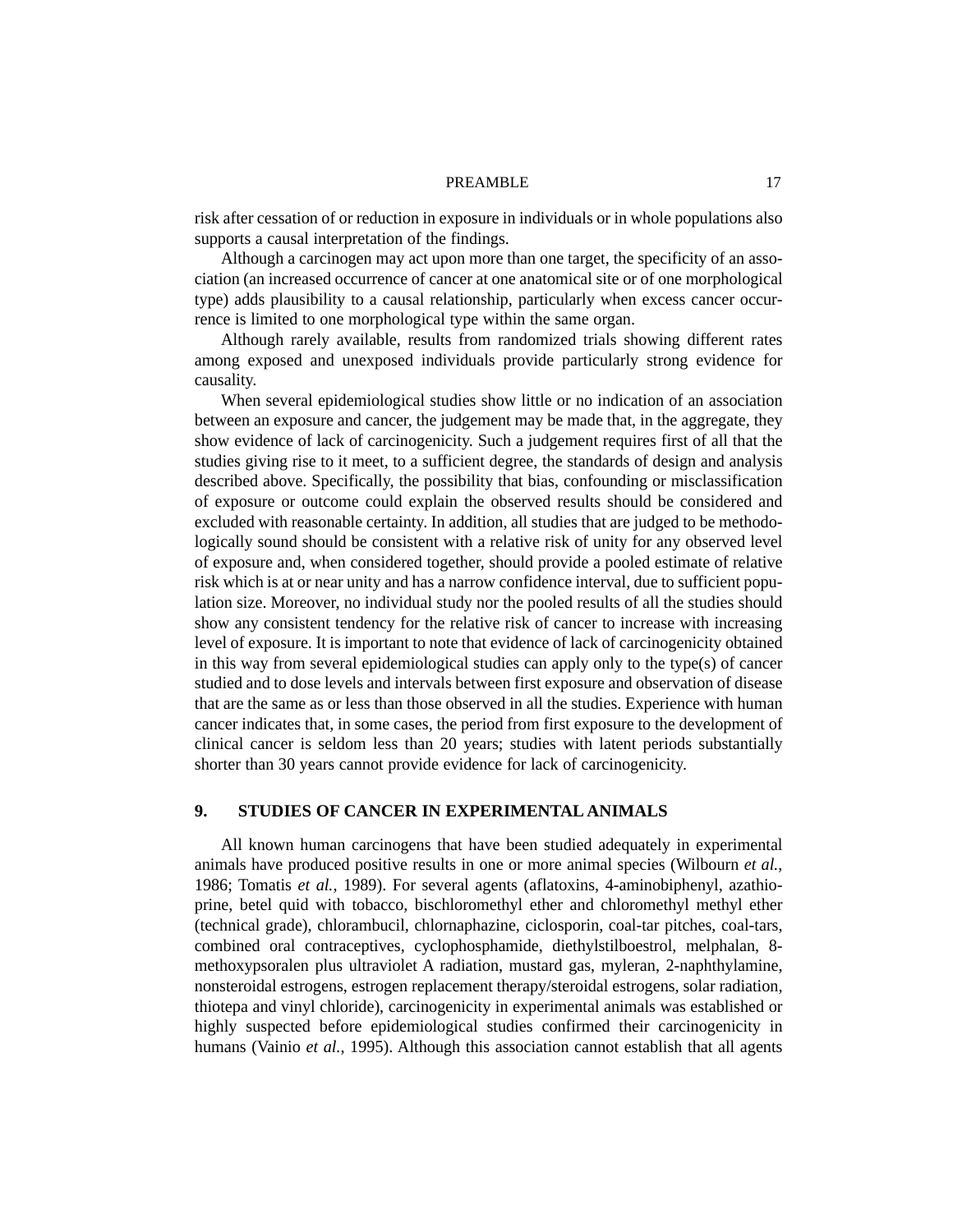and mixtures that cause cancer in experimental animals also cause cancer in humans, nevertheless, **in the absence of adequate data on humans, it is biologically plausible and prudent to regard agents and mixtures for which there is** *sufficient evidence* **(see p. 24) of carcinogenicity in experimental animals as if they presented a carcinogenic risk to humans**. The possibility that a given agent may cause cancer through a speciesspecific mechanism which does not operate in humans (see p. 27) should also be taken into consideration.

The nature and extent of impurities or contaminants present in the chemical or mixture being evaluated are given when available. Animal strain, sex, numbers per group, age at start of treatment and survival are reported.

Other types of studies summarized include: experiments in which the agent or mixture was administered in conjunction with known carcinogens or factors that modify carcinogenic effects; studies in which the end-point was not cancer but a defined precancerous lesion; and experiments on the carcinogenicity of known metabolites and derivatives.

For experimental studies of mixtures, consideration is given to the possibility of changes in the physicochemical properties of the test substance during collection, storage, extraction, concentration and delivery. Chemical and toxicological interactions of the components of mixtures may result in nonlinear dose–response relationships.

An assessment is made as to the relevance to human exposure of samples tested in experimental animals, which may involve consideration of: (i) physical and chemical characteristics, (ii) constituent substances that indicate the presence of a class of substances, (iii) the results of tests for genetic and related effects, including studies on DNA adduct formation, proto-oncogene mutation and expression and suppressor gene inactivation. The relevance of results obtained, for example, with animal viruses analogous to the virus being evaluated in the monograph must also be considered. They may provide biological and mechanistic information relevant to the understanding of the process of carcinogenesis in humans and may strengthen the plausibility of a conclusion that the biological agent under evaluation is carcinogenic in humans.

#### (*a*) *Qualitative aspects*

An assessment of carcinogenicity involves several considerations of qualitative importance, including (i) the experimental conditions under which the test was performed, including route and schedule of exposure, species, strain, sex, age, duration of follow-up; (ii) the consistency of the results, for example, across species and target organ(s); (iii) the spectrum of neoplastic response, from preneoplastic lesions and benign tumours to malignant neoplasms; and (iv) the possible role of modifying factors.

As mentioned earlier (p. 11), the *Monographs* are not intended to summarize all published studies. Those studies in experimental animals that are inadequate (e.g., too short a duration, too few animals, poor survival; see below) or are judged irrelevant to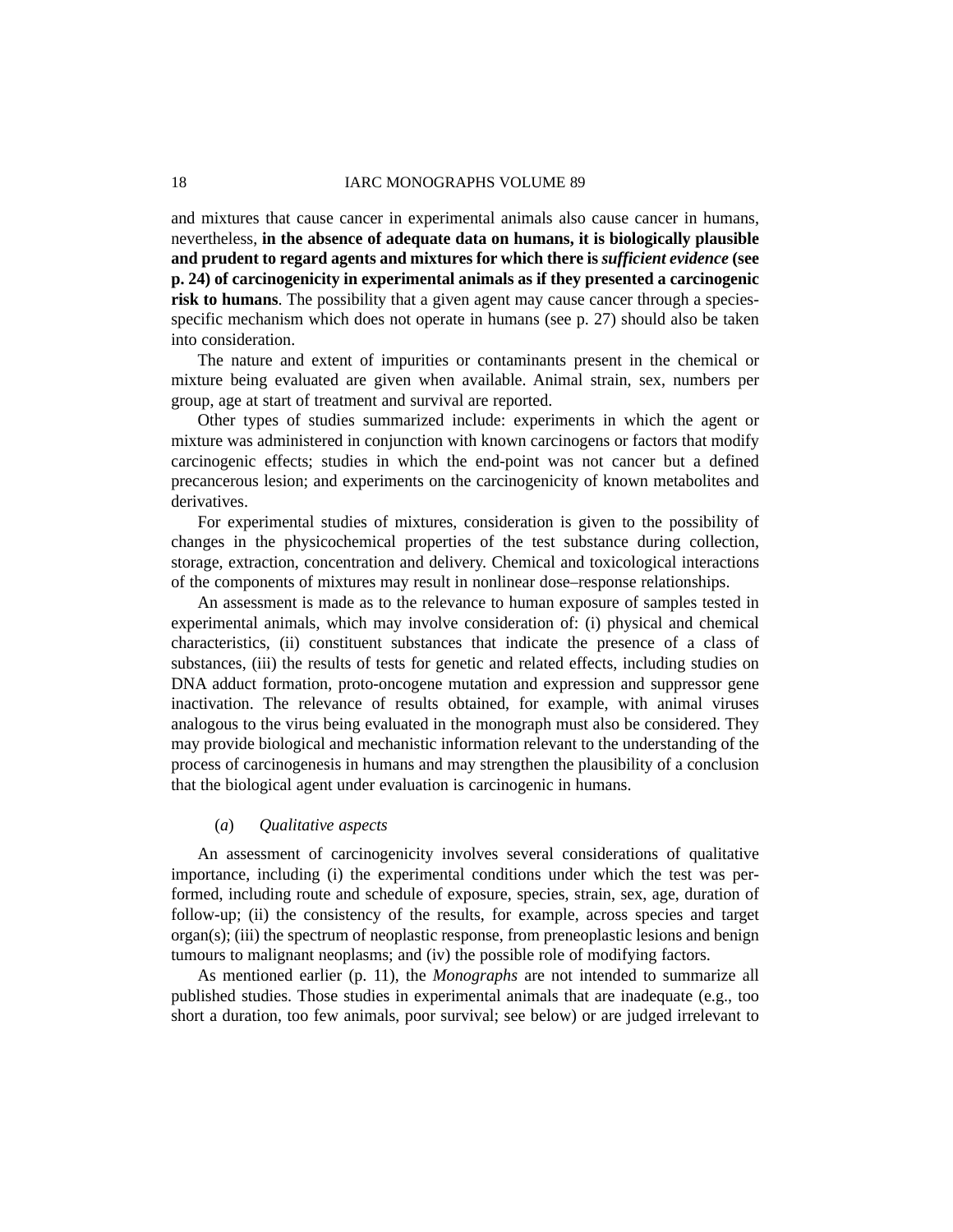the evaluation are generally omitted. Guidelines for conducting adequate long-term carcinogenicity experiments have been outlined (e.g. Montesano *et al.*, 1986).

Considerations of importance to the Working Group in the interpretation and evaluation of a particular study include: (i) how clearly the agent was defined and, in the case of mixtures, how adequately the sample characterization was reported; (ii) whether the dose was adequately monitored, particularly in inhalation experiments; (iii) whether the doses and duration of treatment were appropriate and whether the survival of treated animals was similar to that of controls; (iv) whether there were adequate numbers of animals per group; (v) whether animals of each sex were used; (vi) whether animals were allocated randomly to groups; (vii) whether the duration of observation was adequate; and (viii) whether the data were adequately reported. If available, recent data on the incidence of specific tumours in historical controls, as well as in concurrent controls, should be taken into account in the evaluation of tumour response.

When benign tumours occur together with and originate from the same cell type in an organ or tissue as malignant tumours in a particular study and appear to represent a stage in the progression to malignancy, it may be valid to combine them in assessing tumour incidence (Huff *et al.*, 1989). The occurrence of lesions presumed to be preneoplastic may in certain instances aid in assessing the biological plausibility of any neoplastic response observed. If an agent or mixture induces only benign neoplasms that appear to be end-points that do not readily progress to malignancy, it should nevertheless be suspected of being a carcinogen and requires further investigation.

#### (*b*) *Quantitative aspects*

The probability that tumours will occur may depend on the species, sex, strain and age of the animal, the dose of the carcinogen and the route and length of exposure. Evidence of an increased incidence of neoplasms with increased level of exposure strengthens the inference of a causal association between the exposure and the development of neoplasms.

The form of the dose–response relationship can vary widely, depending on the particular agent under study and the target organ. Both DNA damage and increased cell division are important aspects of carcinogenesis, and cell proliferation is a strong determinant of dose–response relationships for some carcinogens (Cohen & Ellwein, 1990). Since many chemicals require metabolic activation before being converted into their reactive intermediates, both metabolic and pharmacokinetic aspects are important in determining the dose–response pattern. Saturation of steps such as absorption, activation, inactivation and elimination may produce nonlinearity in the dose–response relationship, as could saturation of processes such as DNA repair (Hoel *et al.*, 1983; Gart *et al.*, 1986).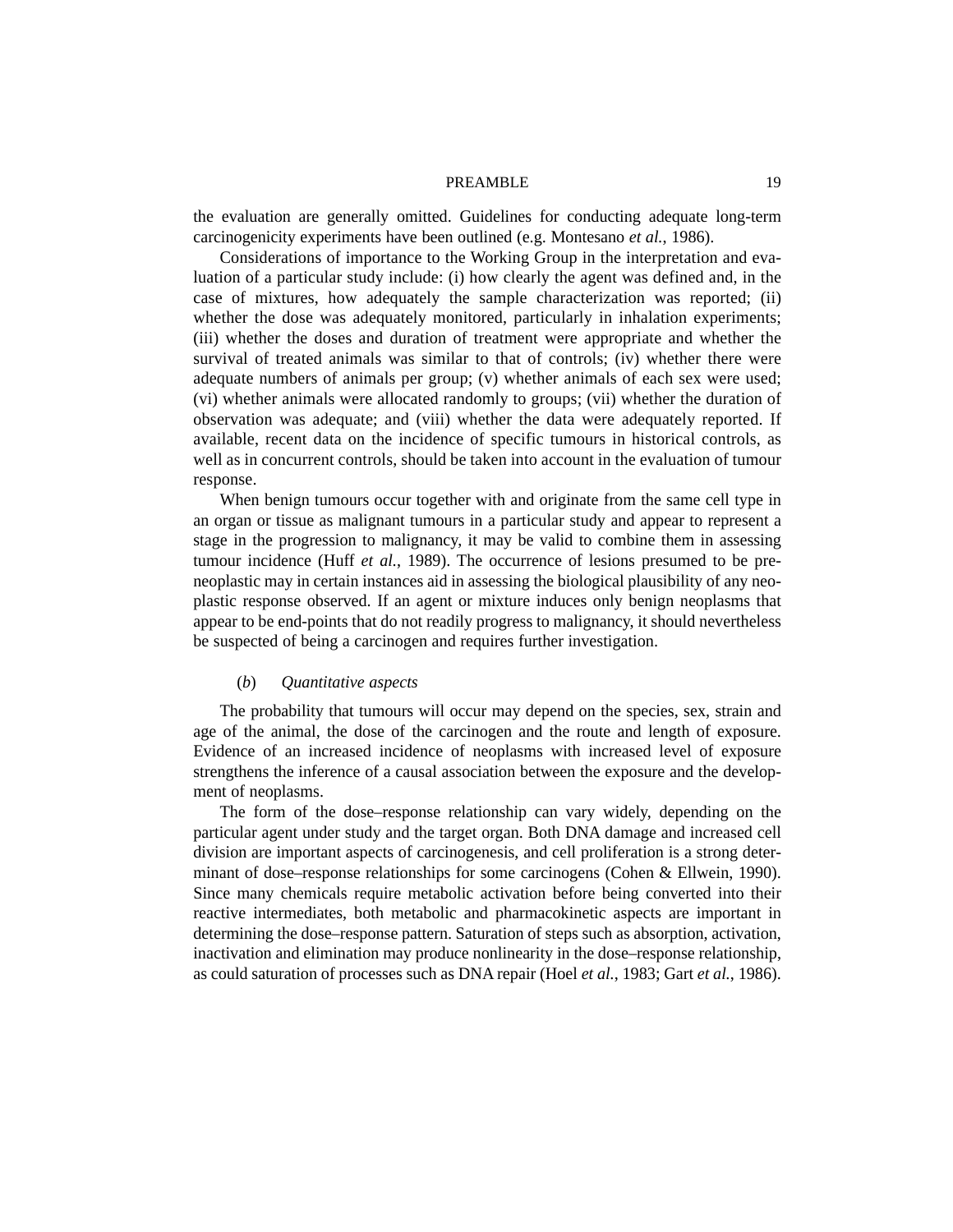#### (*c*) *Statistical analysis of long-term experiments in animals*

Factors considered by the Working Group include the adequacy of the information given for each treatment group: (i) the number of animals studied and the number examined histologically, (ii) the number of animals with a given tumour type and (iii) length of survival. The statistical methods used should be clearly stated and should be the generally accepted techniques refined for this purpose (Peto *et al.*, 1980; Gart *et al.*, 1986). When there is no difference in survival between control and treatment groups, the Working Group usually compares the proportions of animals developing each tumour type in each of the groups. Otherwise, consideration is given as to whether or not appropriate adjustments have been made for differences in survival. These adjustments can include: comparisons of the proportions of tumour-bearing animals among the effective number of animals (alive at the time the first tumour is discovered), in the case where most differences in survival occur before tumours appear; life-table methods, when tumours are visible or when they may be considered 'fatal' because mortality rapidly follows tumour development; and the Mantel-Haenszel test or logistic regression, when occult tumours do not affect the animals' risk of dying but are 'incidental' findings at autopsy.

In practice, classifying tumours as fatal or incidental may be difficult. Several survival-adjusted methods have been developed that do not require this distinction (Gart *et al.*, 1986), although they have not been fully evaluated.

# **10. OTHER DATA RELEVANT TO AN EVALUATION OF CARCINOGENICITY AND ITS MECHANISMS**

In coming to an overall evaluation of carcinogenicity in humans (see pp. 25–27), the Working Group also considers related data. The nature of the information selected for the summary depends on the agent being considered.

For chemicals and complex mixtures of chemicals such as those in some occupational situations or involving cultural habits (e.g. tobacco smoking), the other data considered to be relevant are divided into those on absorption, distribution, metabolism and excretion; toxic effects; reproductive and developmental effects; and genetic and related effects.

Concise information is given on absorption, distribution (including placental transfer) and excretion in both humans and experimental animals. Kinetic factors that may affect the dose–response relationship, such as saturation of uptake, protein binding, metabolic activation, detoxification and DNA repair processes, are mentioned. Studies that indicate the metabolic fate of the agent in humans and in experimental animals are summarized briefly, and comparisons of data on humans and on animals are made when possible. Comparative information on the relationship between exposure and the dose that reaches the target site may be of particular importance for extrapolation between species. Data are given on acute and chronic toxic effects (other than cancer), such as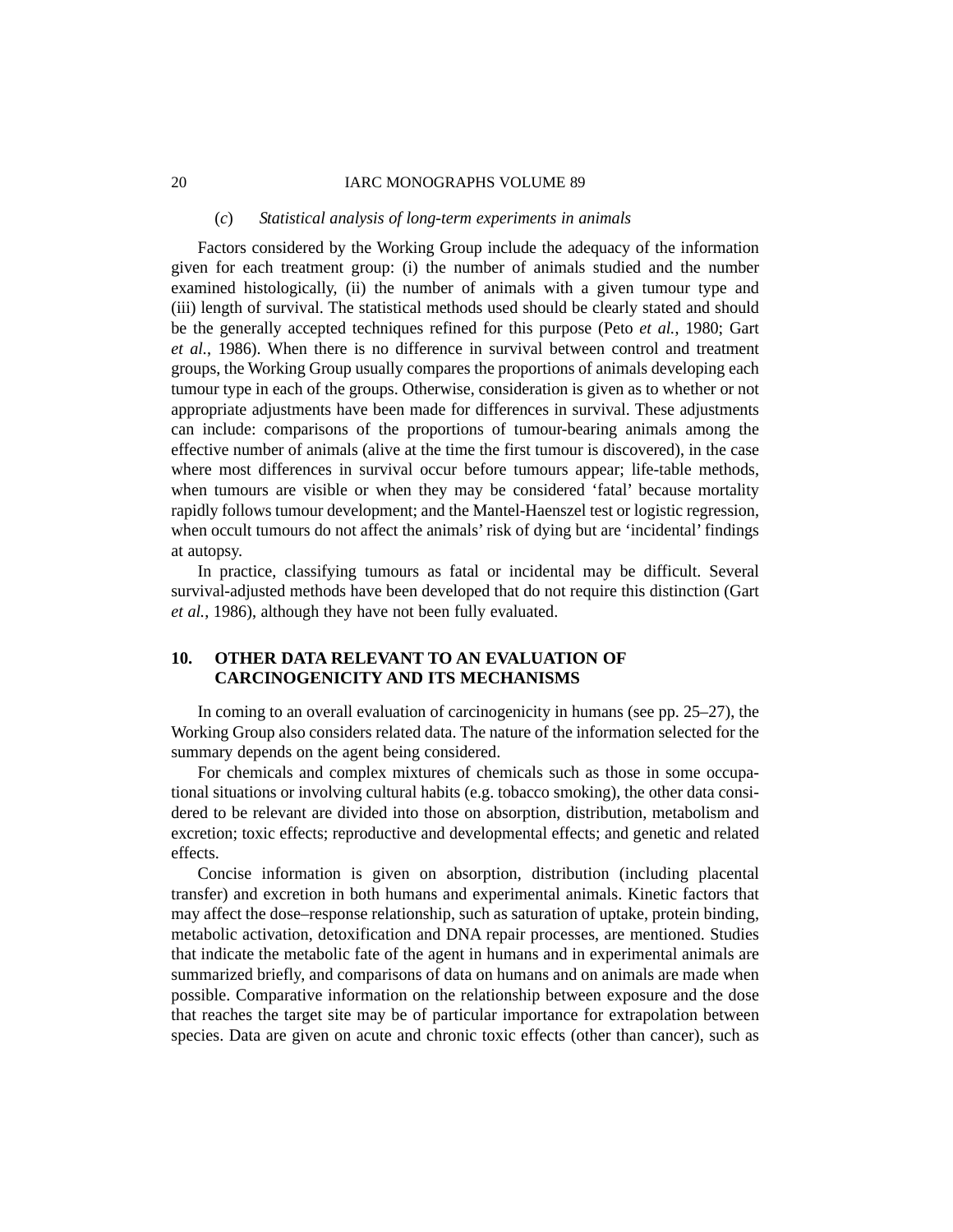organ toxicity, increased cell proliferation, immunotoxicity and endocrine effects. The presence and toxicological significance of cellular receptors is described. Effects on reproduction, teratogenicity, fetotoxicity and embryotoxicity are also summarized briefly.

Tests of genetic and related effects are described in view of the relevance of gene mutation and chromosomal damage to carcinogenesis (Vainio *et al.*, 1992; McGregor *et al.*, 1999). The adequacy of the reporting of sample characterization is considered and, where necessary, commented upon; with regard to complex mixtures, such comments are similar to those described for animal carcinogenicity tests on p. 18. The available data are interpreted critically by phylogenetic group according to the end-points detected, which may include DNA damage, gene mutation, sister chromatid exchange, micronucleus formation, chromosomal aberrations, aneuploidy and cell transformation. The concentrations employed are given, and mention is made of whether use of an exogenous metabolic system *in vitro* affected the test result. These data are given as listings of test systems, data and references. The data on genetic and related effects presented in the *Monographs* are also available in the form of genetic activity profiles (GAP) prepared in collaboration with the United States Environmental Protection Agency (EPA) (see also Waters *et al.*, 1987) using software for personal computers that are Microsoft Windows<sup>®</sup> compatible. The EPA/IARC GAP software and database may be downloaded free of charge from *www.epa.gov/gapdb*.

Positive results in tests using prokaryotes, lower eukaryotes, plants, insects and cultured mammalian cells suggest that genetic and related effects could occur in mammals. Results from such tests may also give information about the types of genetic effect produced and about the involvement of metabolic activation. Some end-points described are clearly genetic in nature (e.g., gene mutations and chromosomal aberrations), while others are to a greater or lesser degree associated with genetic effects (e.g. unscheduled DNA synthesis). In-vitro tests for tumour-promoting activity and for cell transformation may be sensitive to changes that are not necessarily the result of genetic alterations but that may have specific relevance to the process of carcinogenesis. A critical appraisal of these tests has been published (Montesano *et al.*, 1986).

Genetic or other activity detected in experimental mammals and humans is regarded as being of greater relevance than that in other organisms. The demonstration that an agent or mixture can induce gene and chromosomal mutations in whole mammals indicates that it may have carcinogenic activity, although this activity may not be detectably expressed in any or all species. Relative potency in tests for mutagenicity and related effects is not a reliable indicator of carcinogenic potency. Negative results in tests for mutagenicity in selected tissues from animals treated *in vivo* provide less weight, partly because they do not exclude the possibility of an effect in tissues other than those examined. Moreover, negative results in short-term tests with genetic end-points cannot be considered to provide evidence to rule out carcinogenicity of agents or mixtures that act through other mechanisms (e.g. receptor-mediated effects, cellular toxicity with regenerative proliferation, peroxisome proliferation) (Vainio *et al.*, 1992). Factors that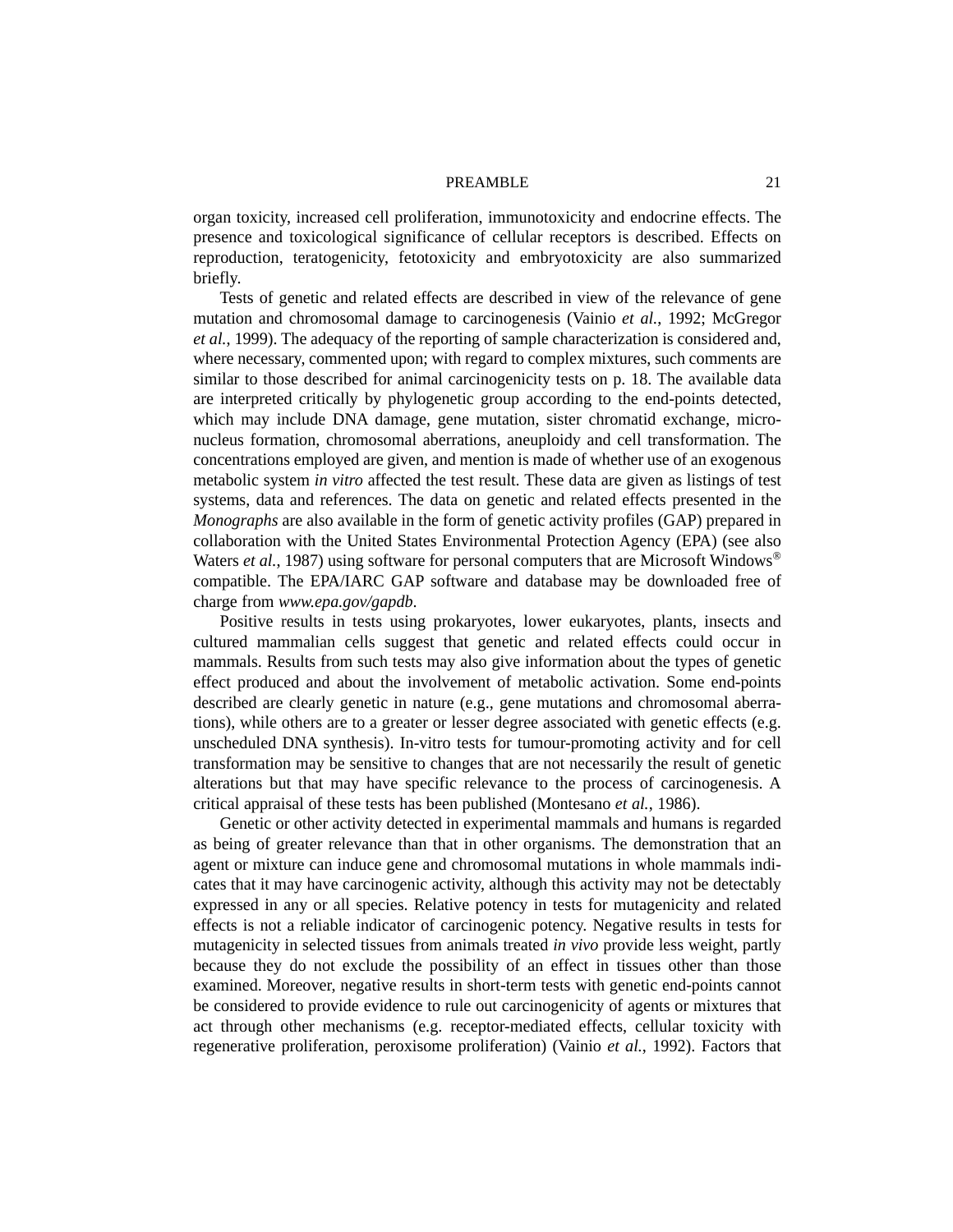may lead to misleading results in short-term tests have been discussed in detail elsewhere (Montesano *et al.*, 1986).

When available, data relevant to mechanisms of carcinogenesis that do not involve structural changes at the level of the gene are also described.

The adequacy of epidemiological studies of reproductive outcome and genetic and related effects in humans is evaluated by the same criteria as are applied to epidemiological studies of cancer.

Structure–activity relationships that may be relevant to an evaluation of the carcinogenicity of an agent are also described.

For biological agents — viruses, bacteria and parasites — other data relevant to carcinogenicity include descriptions of the pathology of infection, molecular biology (integration and expression of viruses, and any genetic alterations seen in human tumours) and other observations, which might include cellular and tissue responses to infection, immune response and the presence of tumour markers.

### **11. SUMMARY OF DATA REPORTED**

In this section, the relevant epidemiological and experimental data are summarized. Only reports, other than in abstract form, that meet the criteria outlined on p. 11 are considered for evaluating carcinogenicity. Inadequate studies are generally not summarized: such studies are usually identified by a square-bracketed comment in the preceding text.

#### (*a*) *Exposure*

Human exposure to chemicals and complex mixtures is summarized on the basis of elements such as production, use, occurrence in the environment and determinations in human tissues and body fluids. Quantitative data are given when available. Exposure to biological agents is described in terms of transmission and prevalence of infection.

#### (*b*) *Carcinogenicity in humans*

Results of epidemiological studies that are considered to be pertinent to an assessment of human carcinogenicity are summarized. When relevant, case reports and correlation studies are also summarized.

#### (*c*) *Carcinogenicity in experimental animals*

Data relevant to an evaluation of carcinogenicity in animals are summarized. For each animal species and route of administration, it is stated whether an increased incidence of neoplasms or preneoplastic lesions was observed, and the tumour sites are indicated. If the agent or mixture produced tumours after prenatal exposure or in singledose experiments, this is also indicated. Negative findings are also summarized. Dose– response and other quantitative data may be given when available.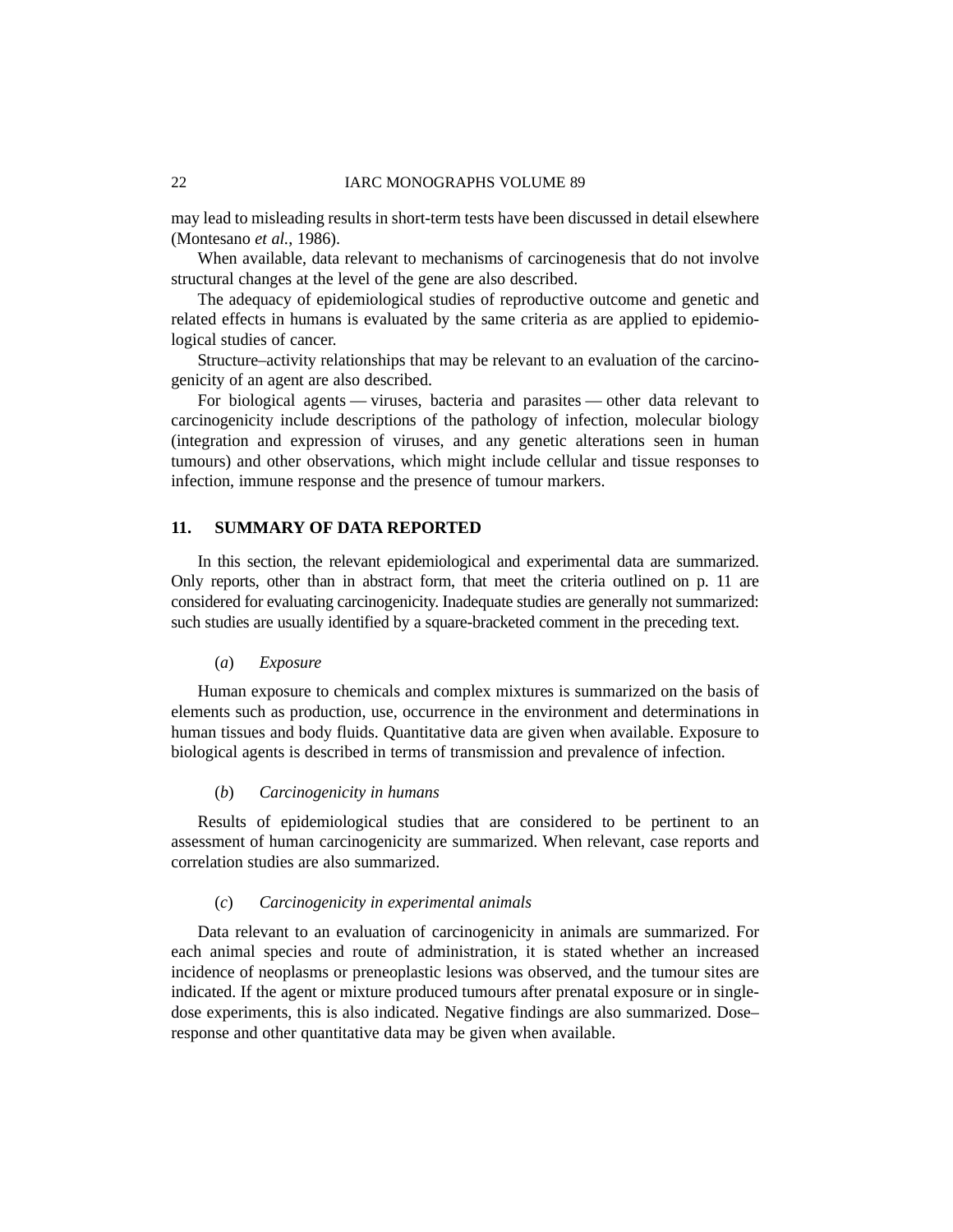# (*d*) *Other data relevant to an evaluation of carcinogenicity and its mechanisms*

Data on biological effects in humans that are of particular relevance are summarized. These may include toxicological, kinetic and metabolic considerations and evidence of DNA binding, persistence of DNA lesions or genetic damage in exposed humans. Toxicological information, such as that on cytotoxicity and regeneration, receptor binding and hormonal and immunological effects, and data on kinetics and metabolism in experimental animals are given when considered relevant to the possible mechanism of the carcinogenic action of the agent. The results of tests for genetic and related effects are summarized for whole mammals, cultured mammalian cells and nonmammalian systems.

When available, comparisons of such data for humans and for animals, and particularly animals that have developed cancer, are described.

Structure–activity relationships are mentioned when relevant.

For the agent, mixture or exposure circumstance being evaluated, the available data on end-points or other phenomena relevant to mechanisms of carcinogenesis from studies in humans, experimental animals and tissue and cell test systems are summarized within one or more of the following descriptive dimensions:

(i) Evidence of genotoxicity (structural changes at the level of the gene): for example, structure–activity considerations, adduct formation, mutagenicity (effect on specific genes), chromosomal mutation/aneuploidy

(ii) Evidence of effects on the expression of relevant genes (functional changes at the intracellular level): for example, alterations to the structure or quantity of the product of a proto-oncogene or tumour-suppressor gene, alterations to metabolic activation/inactivation/DNA repair

(iii) Evidence of relevant effects on cell behaviour (morphological or behavioural changes at the cellular or tissue level): for example, induction of mitogenesis, compensatory cell proliferation, preneoplasia and hyperplasia, survival of premalignant or malignant cells (immortalization, immunosuppression), effects on metastatic potential

(iv) Evidence from dose and time relationships of carcinogenic effects and interactions between agents: for example, early/late stage, as inferred from epidemiological studies; initiation/promotion/progression/malignant conversion, as defined in animal carcinogenicity experiments; toxicokinetics

These dimensions are not mutually exclusive, and an agent may fall within more than one of them. Thus, for example, the action of an agent on the expression of relevant genes could be summarized under both the first and second dimensions, even if it were known with reasonable certainty that those effects resulted from genotoxicity.

### **12. EVALUATION**

Evaluations of the strength of the evidence for carcinogenicity arising from human and experimental animal data are made, using standard terms.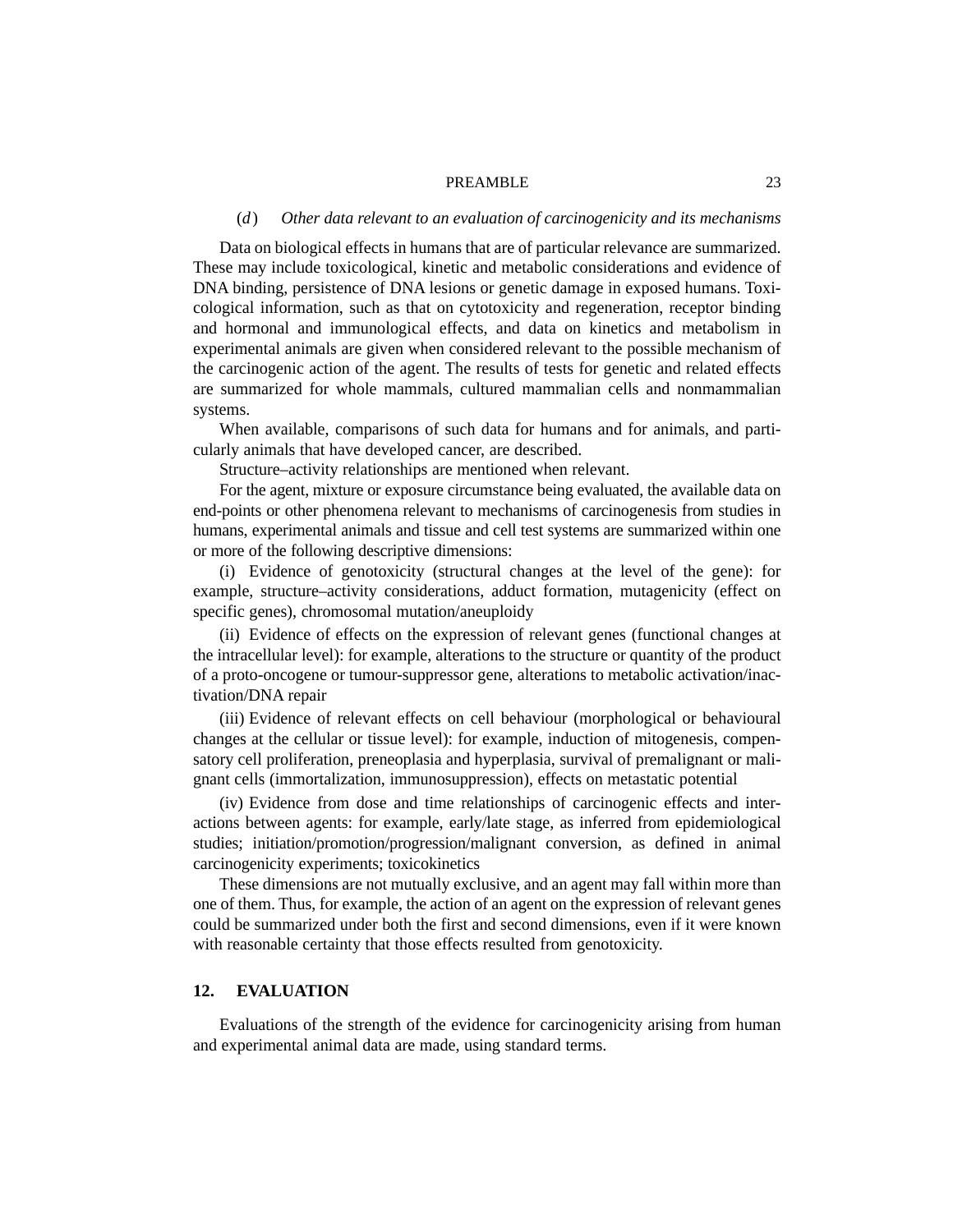It is recognized that the criteria for these evaluations, described below, cannot encompass all of the factors that may be relevant to an evaluation of carcinogenicity. In considering all of the relevant scientific data, the Working Group may assign the agent, mixture or exposure circumstance to a higher or lower category than a strict interpretation of these criteria would indicate.

# (*a*) *Degrees of evidence for carcinogenicity in humans and in experimental animals and supporting evidence*

These categories refer only to the strength of the evidence that an exposure is carcinogenic and not to the extent of its carcinogenic activity (potency) nor to the mechanisms involved. A classification may change as new information becomes available.

An evaluation of degree of evidence, whether for a single agent or a mixture, is limited to the materials tested, as defined physically, chemically or biologically. When the agents evaluated are considered by the Working Group to be sufficiently closely related, they may be grouped together for the purpose of a single evaluation of degree of evidence.

#### (i) *Carcinogenicity in humans*

The applicability of an evaluation of the carcinogenicity of a mixture, process, occupation or industry on the basis of evidence from epidemiological studies depends on the variability over time and place of the mixtures, processes, occupations and industries. The Working Group seeks to identify the specific exposure, process or activity which is considered most likely to be responsible for any excess risk. The evaluation is focused as narrowly as the available data on exposure and other aspects permit.

The evidence relevant to carcinogenicity from studies in humans is classified into one of the following categories:

*Sufficient evidence of carcinogenicity*: The Working Group considers that a causal relationship has been established between exposure to the agent, mixture or exposure circumstance and human cancer. That is, a positive relationship has been observed between the exposure and cancer in studies in which chance, bias and confounding could be ruled out with reasonable confidence.

*Limited evidence of carcinogenicity*: A positive association has been observed between exposure to the agent, mixture or exposure circumstance and cancer for which a causal interpretation is considered by the Working Group to be credible, but chance, bias or confounding could not be ruled out with reasonable confidence.

*Inadequate evidence of carcinogenicity*: The available studies are of insufficient quality, consistency or statistical power to permit a conclusion regarding the presence or absence of a causal association between exposure and cancer, or no data on cancer in humans are available.

*Evidence suggesting lack of carcinogenicity*: There are several adequate studies covering the full range of levels of exposure that human beings are known to encounter, which are mutually consistent in not showing a positive association between exposure to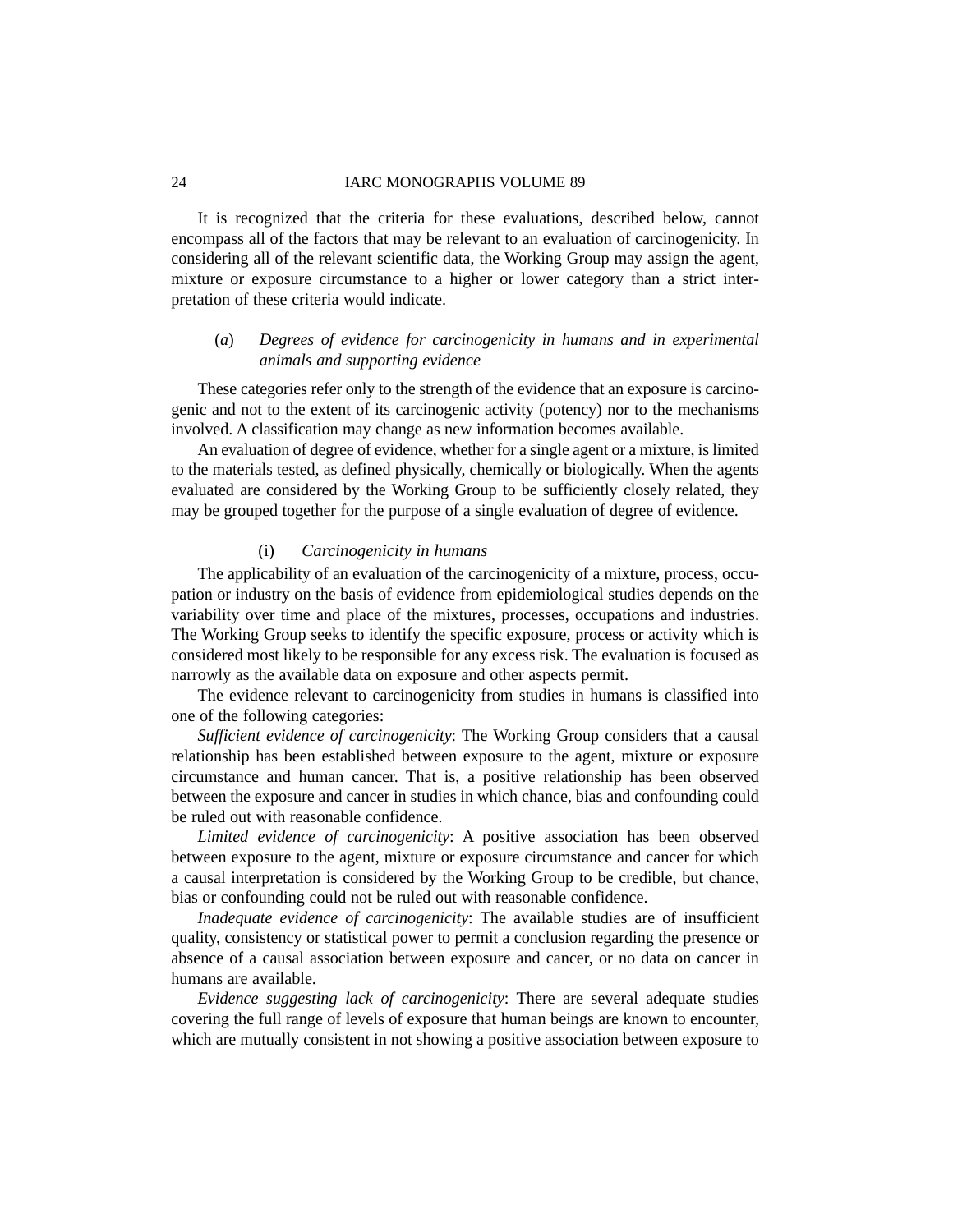the agent, mixture or exposure circumstance and any studied cancer at any observed level of exposure. A conclusion of 'evidence suggesting lack of carcinogenicity' is inevitably limited to the cancer sites, conditions and levels of exposure and length of observation covered by the available studies. In addition, the possibility of a very small risk at the levels of exposure studied can never be excluded.

In some instances, the above categories may be used to classify the degree of evidence related to carcinogenicity in specific organs or tissues.

### (ii) *Carcinogenicity in experimental animals*

The evidence relevant to carcinogenicity in experimental animals is classified into one of the following categories:

*Sufficient evidence of carcinogenicity*: The Working Group considers that a causal relationship has been established between the agent or mixture and an increased incidence of malignant neoplasms or of an appropriate combination of benign and malignant neoplasms in (a) two or more species of animals or (b) in two or more independent studies in one species carried out at different times or in different laboratories or under different protocols.

Exceptionally, a single study in one species might be considered to provide sufficient evidence of carcinogenicity when malignant neoplasms occur to an unusual degree with regard to incidence, site, type of tumour or age at onset.

*Limited evidence of carcinogenicity*: The data suggest a carcinogenic effect but are limited for making a definitive evaluation because, e.g. (a) the evidence of carcinogenicity is restricted to a single experiment; or (b) there are unresolved questions regarding the adequacy of the design, conduct or interpretation of the study; or (c) the agent or mixture increases the incidence only of benign neoplasms or lesions of uncertain neoplastic potential, or of certain neoplasms which may occur spontaneously in high incidences in certain strains.

*Inadequate evidence of carcinogenicity*: The studies cannot be interpreted as showing either the presence or absence of a carcinogenic effect because of major qualitative or quantitative limitations, or no data on cancer in experimental animals are available.

*Evidence suggesting lack of carcinogenicity*: Adequate studies involving at least two species are available which show that, within the limits of the tests used, the agent or mixture is not carcinogenic. A conclusion of evidence suggesting lack of carcinogenicity is inevitably limited to the species, tumour sites and levels of exposure studied.

#### (*b*) *Other data relevant to the evaluation of carcinogenicity and its mechanisms*

Other evidence judged to be relevant to an evaluation of carcinogenicity and of sufficient importance to affect the overall evaluation is then described. This may include data on preneoplastic lesions, tumour pathology, genetic and related effects, structure– activity relationships, metabolism and pharmacokinetics, physicochemical parameters and analogous biological agents.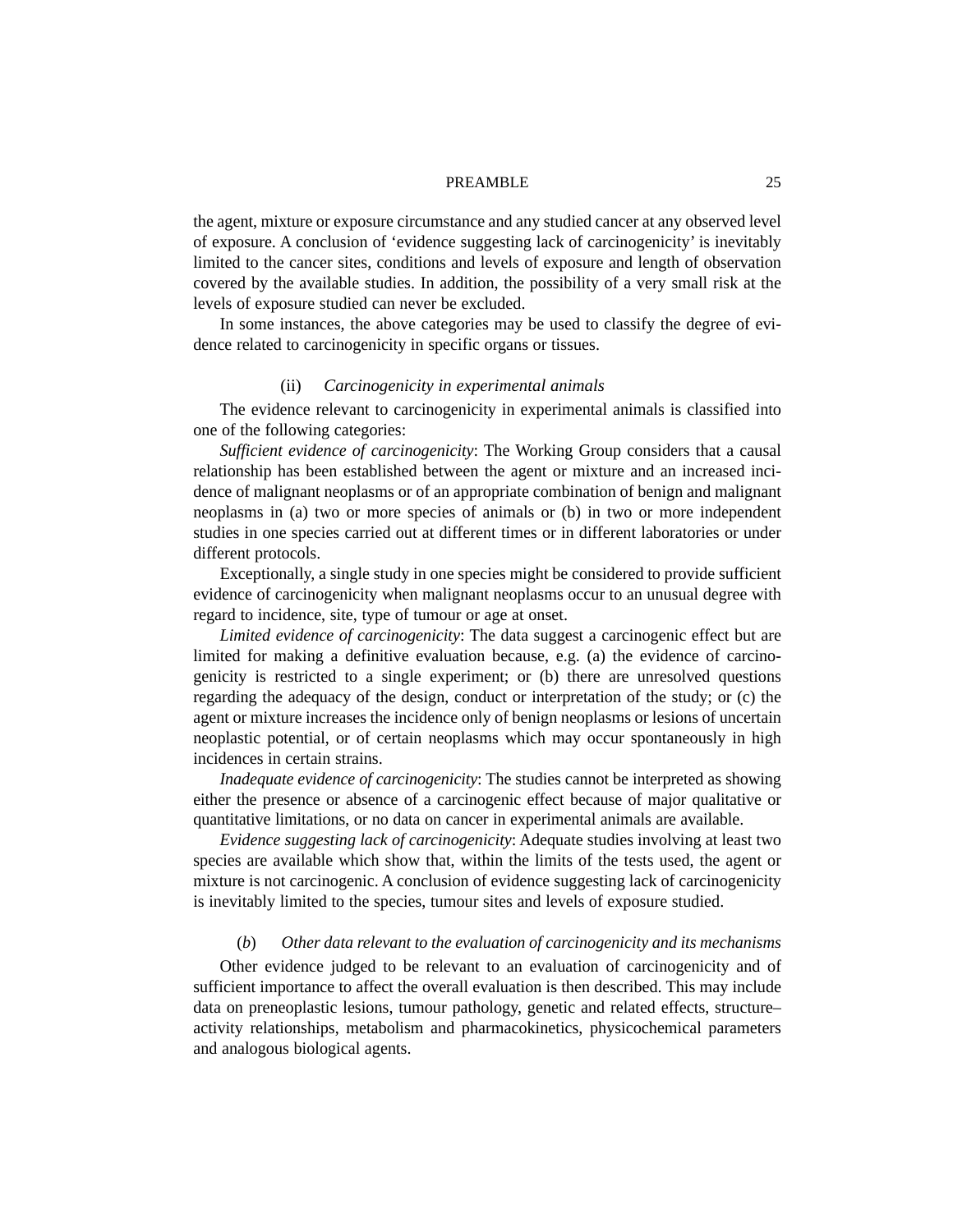Data relevant to mechanisms of the carcinogenic action are also evaluated. The strength of the evidence that any carcinogenic effect observed is due to a particular mechanism is assessed, using terms such as weak, moderate or strong. Then, the Working Group assesses if that particular mechanism is likely to be operative in humans. The strongest indications that a particular mechanism operates in humans come from data on humans or biological specimens obtained from exposed humans. The data may be considered to be especially relevant if they show that the agent in question has caused changes in exposed humans that are on the causal pathway to carcinogenesis. Such data may, however, never become available, because it is at least conceivable that certain compounds may be kept from human use solely on the basis of evidence of their toxicity and/or carcinogenicity in experimental systems.

For complex exposures, including occupational and industrial exposures, the chemical composition and the potential contribution of carcinogens known to be present are considered by the Working Group in its overall evaluation of human carcinogenicity. The Working Group also determines the extent to which the materials tested in experimental systems are related to those to which humans are exposed.

### (*c*) *Overall evaluation*

Finally, the body of evidence is considered as a whole, in order to reach an overall evaluation of the carcinogenicity to humans of an agent, mixture or circumstance of exposure.

An evaluation may be made for a group of chemical compounds that have been evaluated by the Working Group. In addition, when supporting data indicate that other, related compounds for which there is no direct evidence of capacity to induce cancer in humans or in animals may also be carcinogenic, a statement describing the rationale for this conclusion is added to the evaluation narrative; an additional evaluation may be made for this broader group of compounds if the strength of the evidence warrants it.

The agent, mixture or exposure circumstance is described according to the wording of one of the following categories, and the designated group is given. The categorization of an agent, mixture or exposure circumstance is a matter of scientific judgement, reflecting the strength of the evidence derived from studies in humans and in experimental animals and from other relevant data.

# *Group 1 — The agent (mixture) is carcinogenic to humans. The exposure circumstance entails exposures that are carcinogenic to humans.*

This category is used when there is *sufficient evidence* of carcinogenicity in humans. Exceptionally, an agent (mixture) may be placed in this category when evidence of carcinogenicity in humans is less than sufficient but there is *sufficient evidence* of carcinogenicity in experimental animals and strong evidence in exposed humans that the agent (mixture) acts through a relevant mechanism of carcinogenicity.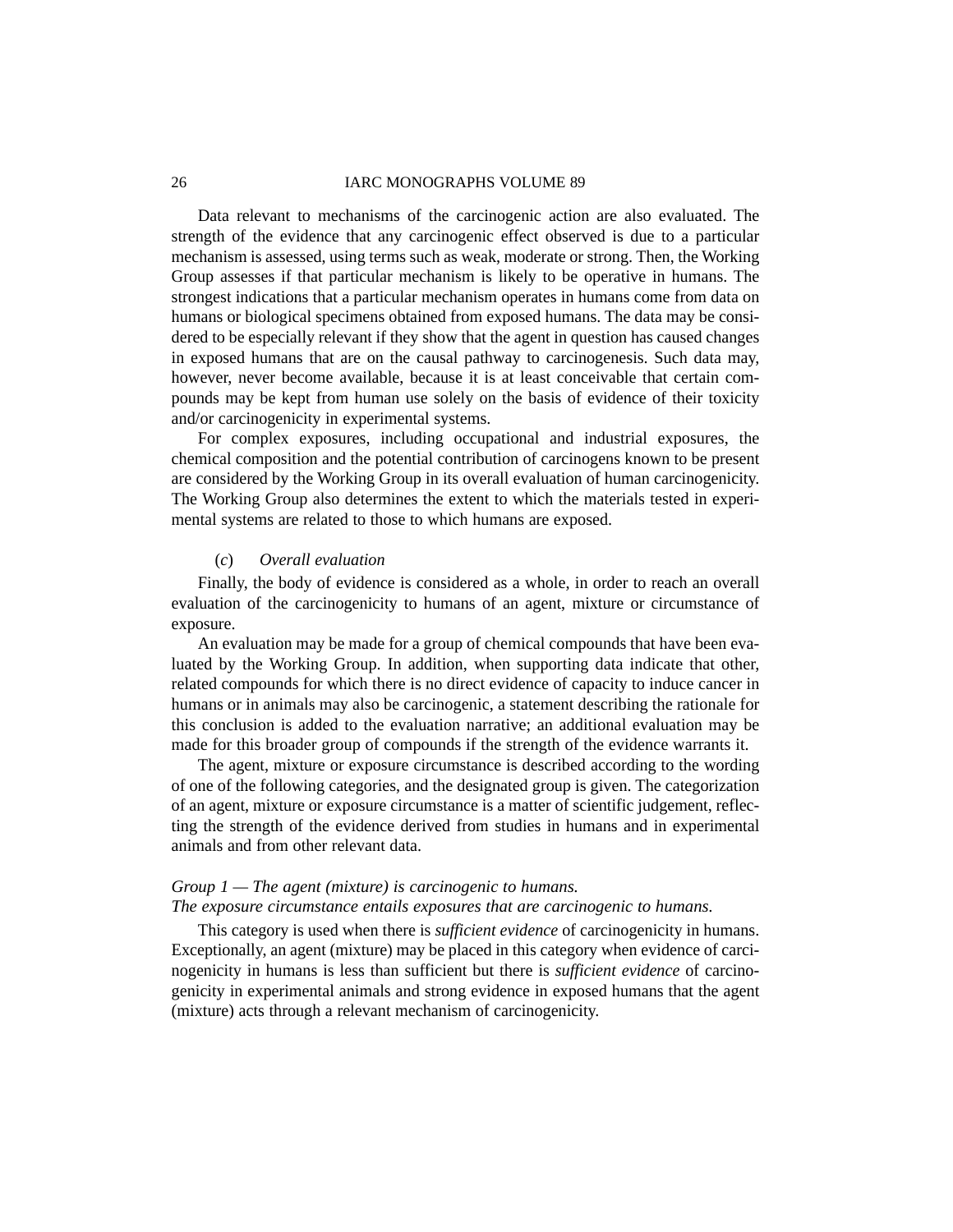### *Group 2*

This category includes agents, mixtures and exposure circumstances for which, at one extreme, the degree of evidence of carcinogenicity in humans is almost sufficient, as well as those for which, at the other extreme, there are no human data but for which there is evidence of carcinogenicity in experimental animals. Agents, mixtures and exposure circumstances are assigned to either group 2A (probably carcinogenic to humans) or group 2B (possibly carcinogenic to humans) on the basis of epidemiological and experimental evidence of carcinogenicity and other relevant data.

# *Group 2A — The agent (mixture) is probably carcinogenic to humans. The exposure circumstance entails exposures that are probably carcinogenic to humans.*

This category is used when there is *limited evidence* of carcinogenicity in humans and *sufficient evidence* of carcinogenicity in experimental animals. In some cases, an agent (mixture) may be classified in this category when there is *inadequate evidence* of carcinogenicity in humans, *sufficient evidence* of carcinogenicity in experimental animals and strong evidence that the carcinogenesis is mediated by a mechanism that also operates in humans. Exceptionally, an agent, mixture or exposure circumstance may be classified in this category solely on the basis of *limited evidence* of carcinogenicity in humans.

# *Group 2B — The agent (mixture) is possibly carcinogenic to humans. The exposure circumstance entails exposures that are possibly carcinogenic to humans.*

This category is used for agents, mixtures and exposure circumstances for which there is *limited evidence* of carcinogenicity in humans and less than *sufficient evidence* of carcinogenicity in experimental animals. It may also be used when there is *inadequate evidence* of carcinogenicity in humans but there is *sufficient evidence* of carcinogenicity in experimental animals. In some instances, an agent, mixture or exposure circumstance for which there is *inadequate evidence* of carcinogenicity in humans but *limited evidence* of carcinogenicity in experimental animals together with supporting evidence from other relevant data may be placed in this group.

## *Group 3 — The agent (mixture or exposure circumstance) is not classifiable as to its carcinogenicity to humans.*

This category is used most commonly for agents, mixtures and exposure circumstances for which the *evidence of carcinogenicity* is *inadequate* in humans and *inadequate* or *limited* in experimental animals.

Exceptionally, agents (mixtures) for which the *evidence of carcinogenicity* is *inadequate* in humans but *sufficient* in experimental animals may be placed in this category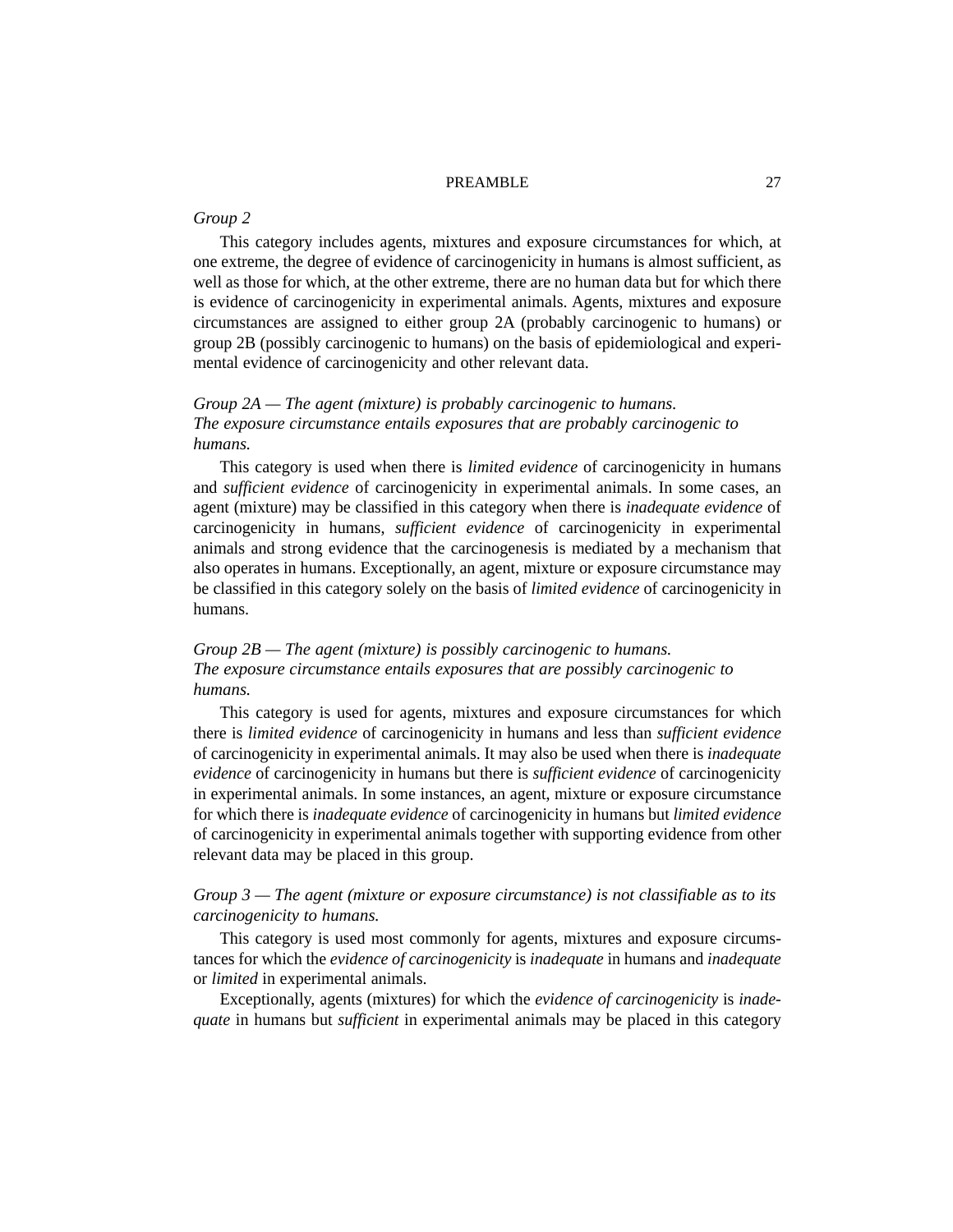when there is strong evidence that the mechanism of carcinogenicity in experimental animals does not operate in humans.

Agents, mixtures and exposure circumstances that do not fall into any other group are also placed in this category.

### *Group 4 — The agent (mixture) is probably not carcinogenic to humans.*

This category is used for agents or mixtures for which there is *evidence suggesting lack of carcinogenicity* in humans and in experimental animals. In some instances, agents or mixtures for which there is *inadequate evidence* of carcinogenicity in humans but *evidence suggesting lack of carcinogenicity* in experimental animals, consistently and strongly supported by a broad range of other relevant data, may be classified in this group.

### **13. REFERENCES**

- Breslow, N.E. & Day, N.E. (1980) *Statistical Methods in Cancer Research*, Vol. 1, *The Analysis of Case–Control Studies* (IARC Scientific Publications No. 32), Lyon, IARC*Press*
- Breslow, N.E. & Day, N.E. (1987) *Statistical Methods in Cancer Research*, Vol. 2, *The Design and Analysis of Cohort Studies* (IARC Scientific Publications No. 82), Lyon, IARC*Press*
- Cohen, S.M. & Ellwein, L.B. (1990) Cell proliferation in carcinogenesis. *Science*, **249**, 1007–1011
- Gart, J.J., Krewski, D., Lee, P.N., Tarone, R.E. & Wahrendorf, J. (1986) *Statistical Methods in Cancer Research*, Vol. 3, *The Design and Analysis of Long-term Animal Experiments* (IARC Scientific Publications No. 79), Lyon, IARC*Press*
- Hoel, D.G., Kaplan, N.L. & Anderson, M.W. (1983) Implication of nonlinear kinetics on risk estimation in carcinogenesis. *Science*, **219**, 1032–1037
- Huff, J.E., Eustis, S.L. & Haseman, J.K. (1989) Occurrence and relevance of chemically induced benign neoplasms in long-term carcinogenicity studies. *Cancer Metastasis Rev.*, **8**, 1–21
- IARC (1973–1996) *Information Bulletin on the Survey of Chemicals Being Tested for Carcinogenicity/Directory of Agents Being Tested for Carcinogenicit*y, Numbers 1–17, Lyon, IARC*Press*
- IARC (1976–1996), Lyon, IARC*Press*
	- *Directory of On-going Research in Cancer Epidemiology 1976.* Edited by C.S. Muir & G. Wagner
	- *Directory of On-going Research in Cancer Epidemiology 1977* (IARC Scientific Publications No. 17). Edited by C.S. Muir & G. Wagner
	- *Directory of On-going Research in Cancer Epidemiology 1978* (IARC Scientific Publications No. 26). Edited by C.S. Muir & G. Wagner
	- *Directory of On-going Research in Cancer Epidemiology 1979* (IARC Scientific Publications No. 28). Edited by C.S. Muir & G. Wagner
	- *Directory of On-going Research in Cancer Epidemiology 1980* (IARC Scientific Publications No. 35). Edited by C.S. Muir & G. Wagner
	- *Directory of On-going Research in Cancer Epidemiology 1981* (IARC Scientific Publications No. 38). Edited by C.S. Muir & G. Wagner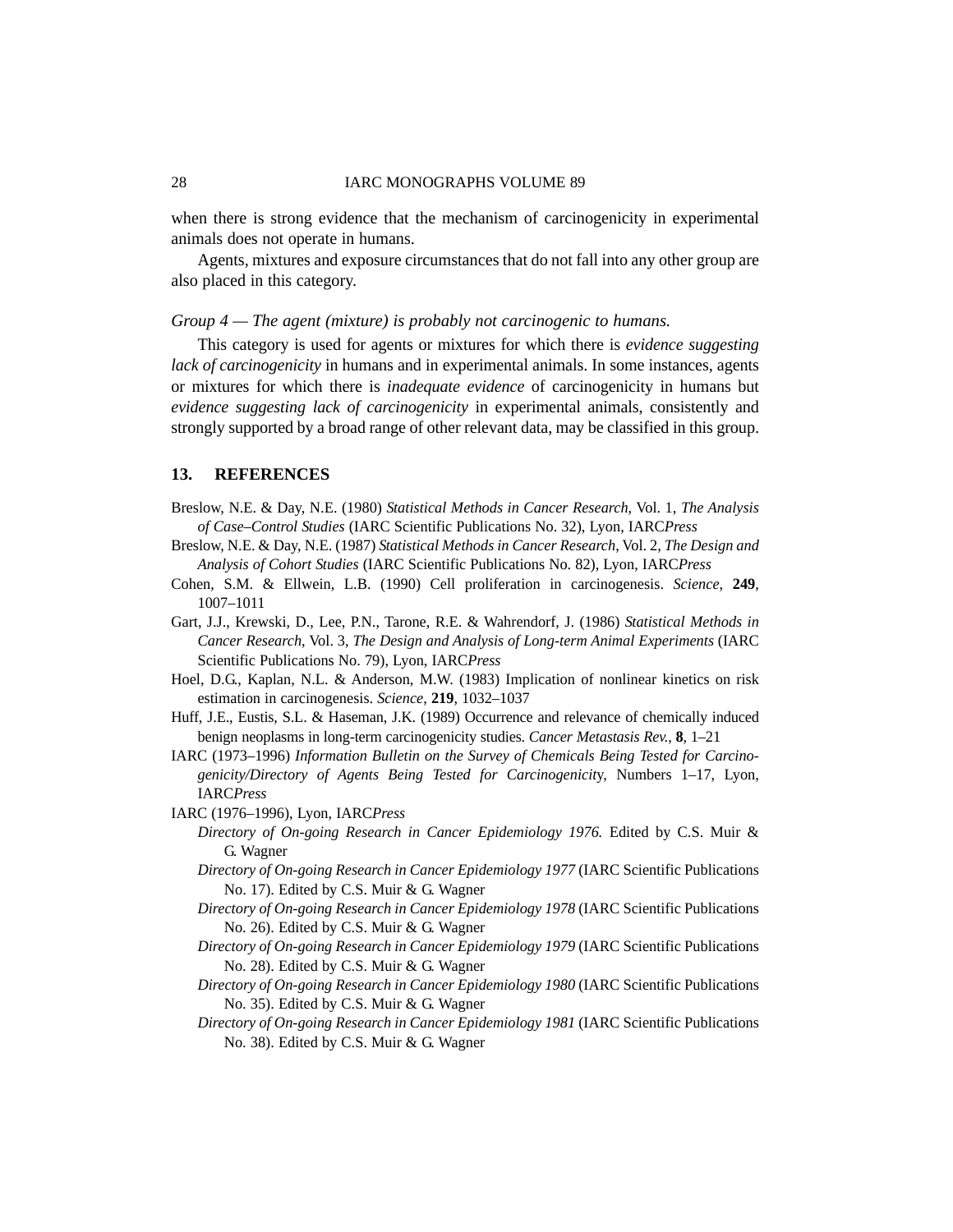- *Directory of On-going Research in Cancer Epidemiology 1982* (IARC Scientific Publications No. 46). Edited by C.S. Muir & G. Wagner
- *Directory of On-going Research in Cancer Epidemiology 1983* (IARC Scientific Publications No. 50). Edited by C.S. Muir & G. Wagner
- *Directory of On-going Research in Cancer Epidemiology 1984* (IARC Scientific Publications No. 62). Edited by C.S. Muir & G. Wagner
- *Directory of On-going Research in Cancer Epidemiology 1985* (IARC Scientific Publications No. 69). Edited by C.S. Muir & G. Wagner
- *Directory of On-going Research in Cancer Epidemiology 1986* (IARC Scientific Publications No. 80). Edited by C.S. Muir & G. Wagner
- *Directory of On-going Research in Cancer Epidemiology 1987* (IARC Scientific Publications No. 86). Edited by D.M. Parkin & J. Wahrendorf
- *Directory of On-going Research in Cancer Epidemiology 1988* (IARC Scientific Publications No. 93). Edited by M. Coleman & J. Wahrendorf
- *Directory of On-going Research in Cancer Epidemiology 1989/90* (IARC Scientific Publications No. 101). Edited by M. Coleman & J. Wahrendorf
- *Directory of On-going Research in Cancer Epidemiology 1991* (IARC Scientific Publications No.110). Edited by M. Coleman & J. Wahrendorf
- *Directory of On-going Research in Cancer Epidemiology 1992* (IARC Scientific Publications No. 117)*.* Edited by M. Coleman, J. Wahrendorf & E. Démaret
- *Directory of On-going Research in Cancer Epidemiology 1994* (IARC Scientific Publications No. 130). Edited by R. Sankaranarayanan, J. Wahrendorf & E. Démaret
- *Directory of On-going Research in Cancer Epidemiology 1996* (IARC Scientific Publications No. 137). Edited by R. Sankaranarayanan, J. Wahrendorf & E. Démaret
- IARC (1977) *IARC Monographs Programme on the Evaluation of the Carcinogenic Risk of Chemicals to Humans*. Preamble (IARC intern. tech. Rep. No. 77/002)
- IARC (1978) *Chemicals with* Sufficient Evidence *of Carcinogenicity in Experimental Animals* IARC Monographs *Volumes 1–17* (IARC intern. tech. Rep. No. 78/003)
- IARC (1978–1993) *Environmental Carcinogens. Methods of Analysis and Exposure Measurement*, Lyon, IARC*Press*
	- *Vol. 1. Analysis of Volatile Nitrosamines in Food* (IARC Scientific Publications No. 18). Edited by R. Preussmann, M. Castegnaro, E.A. Walker & A.E. Wasserman (1978)
	- *Vol. 2. Methods for the Measurement of Vinyl Chloride in Poly(vinyl chloride), Air, Water and Foodstuffs* (IARC Scientific Publications No. 22). Edited by D.C.M. Squirrell & W. Thain (1978)
	- *Vol. 3. Analysis of Polycyclic Aromatic Hydrocarbons in Environmental Samples* (IARC Scientific Publications No. 29). Edited by M. Castegnaro, P. Bogovski, H. Kunte & E.A. Walker (1979)
	- *Vol. 4. Some Aromatic Amines and Azo Dyes in the General and Industrial Environment* (IARC Scientific Publications No. 40). Edited by L. Fishbein, M. Castegnaro, I.K. O'Neill & H. Bartsch (1981)
	- *Vol. 5. Some Mycotoxins (IARC Scientific Publications No. 44).* Edited by L. Stoloff, M. Castegnaro, P. Scott, I.K. O'Neill & H. Bartsch (1983)
	- *Vol. 6. N-Nitroso Compounds (IARC Scientific Publications No. 45).* Edited by R. Preussmann, I.K. O'Neill, G. Eisenbrand, B. Spiegelhalder & H. Bartsch (1983)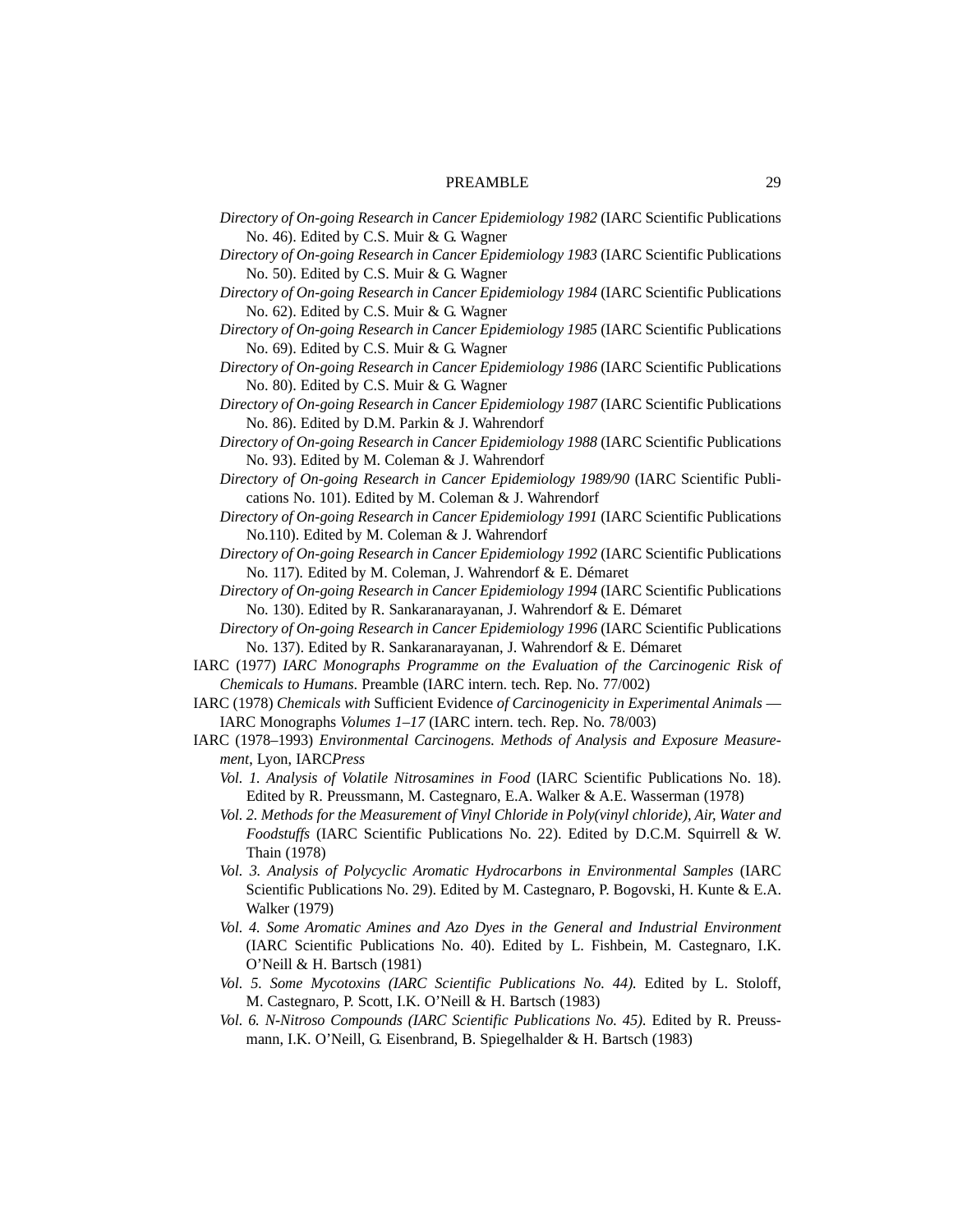- *Vol. 7. Some Volatile Halogenated Hydrocarbons* (IARC Scientific Publications No. 68). Edited by L. Fishbein & I.K. O'Neill (1985)
- *Vol. 8. Some Metals: As, Be, Cd, Cr, Ni, Pb, Se, Zn* (IARC Scientific Publications No. 71). Edited by I.K. O'Neill, P. Schuller & L. Fishbein (1986)
- *Vol. 9. Passive Smoking (IARC Scientific Publications No. 81).* Edited by I.K. O'Neill, K.D. Brunnemann, B. Dodet & D. Hoffmann (1987)
- *Vol. 10. Benzene and Alkylated Benzenes (*IARC Scientific Publications No. 85). Edited by L. Fishbein & I.K. O'Neill (1988)
- *Vol. 11. Polychlorinated Dioxins and Dibenzofurans* (IARC Scientific Publications No. 108). Edited by C. Rappe, H.R. Buser, B. Dodet & I.K. O'Neill (1991)
- *Vol. 12. Indoor Air* (IARC Scientific Publications No. 109). Edited by B. Seifert, H. van de Wiel, B. Dodet & I.K. O'Neill (1993)
- IARC (1979) *Criteria to Select Chemicals for* IARC Monographs (IARC intern. tech. Rep. No. 79/003)
- IARC (1982) *IARC Monographs on the Evaluation of the Carcinogenic Risk of Chemicals to Humans*, Supplement 4, *Chemicals, Industrial Processes and Industries Associated with Cancer in Humans* (IARC Monographs, Volumes 1 to 29), Lyon, IARC*Press*
- IARC (1983) *Approaches to Classifying Chemical Carcinogens According to Mechanism of Action* (IARC intern. tech. Rep. No. 83/001)
- IARC (1984) *Chemicals and Exposures to Complex Mixtures Recommended for Evaluation in IARC Monographs and Chemicals and Complex Mixtures Recommended for Long-term Carcinogenicity Testing* (IARC intern. tech. Rep. No. 84/002)
- IARC (1987a) *IARC Monographs on the Evaluation of Carcinogenic Risks to Humans*, Supplement 6, *Genetic and Related Effects: An Updating of Selected* IARC Monographs *from Volumes 1 to 42*, Lyon, IARC*Press*
- IARC (1987b) *IARC Monographs on the Evaluation of Carcinogenic Risks to Humans*, Supplement 7, *Overall Evaluations of Carcinogenicity: An Updating of* IARC Monographs *Volumes 1 to 42*, Lyon, IARC*Press*
- IARC (1988) *Report of an IARC Working Group to Review the Approaches and Processes Used to Evaluate the Carcinogenicity of Mixtures and Groups of Chemicals* (IARC intern. tech. Rep. No. 88/002)
- IARC (1989) *Chemicals, Groups of Chemicals, Mixtures and Exposure Circumstances to be Evaluated in Future IARC Monographs, Report of an ad hoc Working Group* (IARC intern. tech. Rep. No. 89/004)
- IARC (1991a) *A Consensus Report of an IARC Monographs Working Group on the Use of Mechanisms of Carcinogenesis in Risk Identification* (IARC intern. tech. Rep. No. 91/002)
- IARC (1991b) *Report of an ad-hoc* IARC Monographs *Advisory Group on Viruses and Other Biological Agents Such as Parasites* (IARC intern. tech. Rep. No. 91/001)
- IARC (1993) *Chemicals, Groups of Chemicals, Complex Mixtures, Physical and Biological Agents and Exposure Circumstances to be Evaluated in Future* IARC Monographs, *Report of an ad-hoc Working Group* (IARC intern. Rep. No. 93/005)
- IARC (1998a) *Report of an ad-hoc* IARC Monographs *Advisory Group on Physical Agents* (IARC Internal Report No. 98/002)
- IARC (1998b) *Report of an ad-hoc* IARC Monographs *Advisory Group on Priorities for Future Evaluations* (IARC Internal Report No. 98/004)